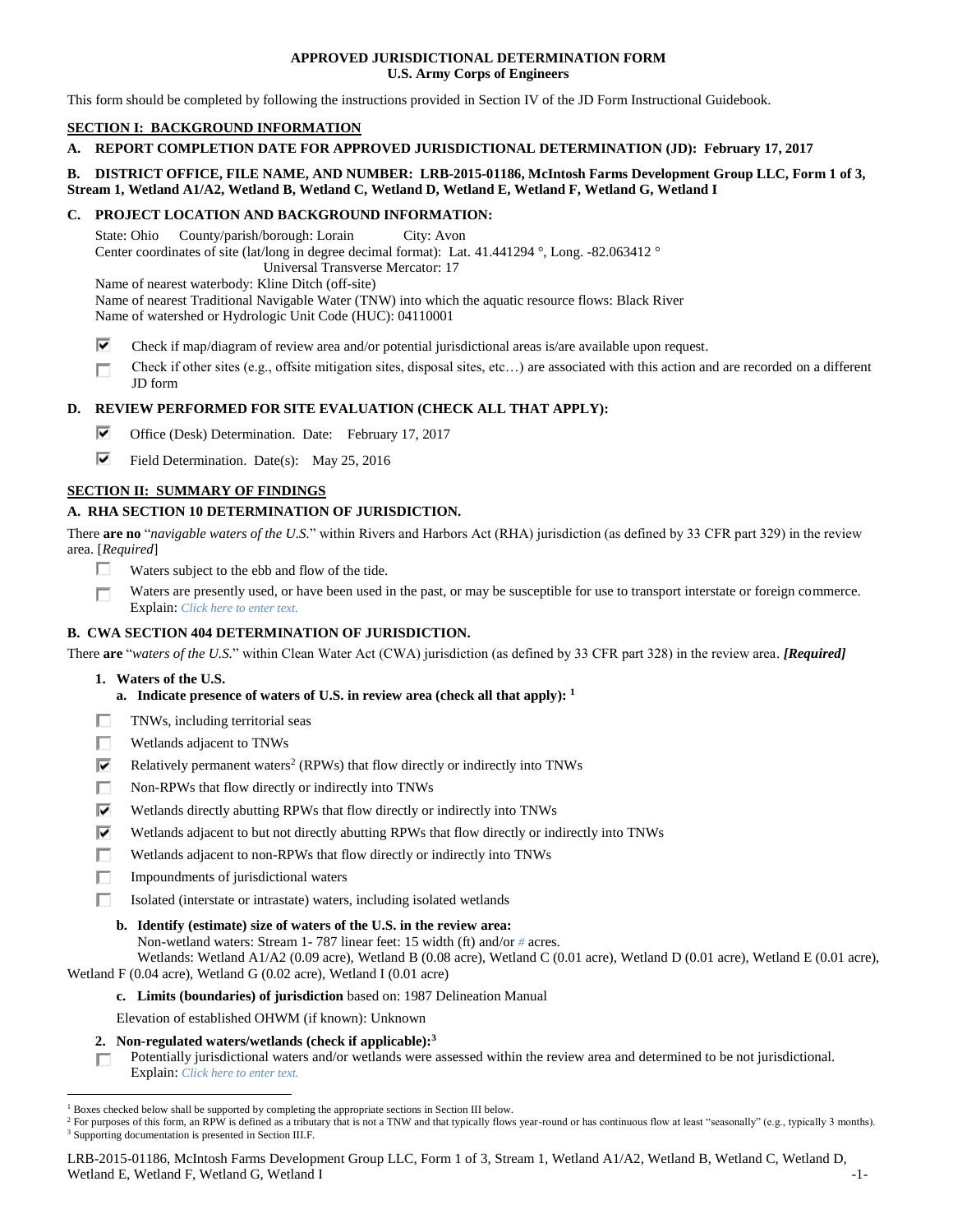### **SECTION III: CWA ANALYSIS**

### **A. TNWs AND WETLANDS ADJACENT TO TNWs**

**The agencies will assert jurisdiction over TNWs and wetlands adjacent to TNWs. If the aquatic resource is a TNW, complete Section III.A.1 and Section III.D.1. only; if the aquatic resource is a wetland adjacent to a TNW, complete Sections III.A.1 and 2 and Section III.D.1.; otherwise, see Section III.B below**.

# **1. TNW**  Identify TNW: *Click here to enter text.*

Summarize rationale supporting determination: *Click here to enter text.*

### **2. Wetland adjacent to TNW**

Summarize rationale supporting conclusion that wetland is "adjacent": *Click here to enter text.*

# **B. CHARACTERISTICS OF TRIBUTARY (THAT IS NOT A TNW) AND ITS ADJACENT WETLANDS (IF ANY):**

**This section summarizes information regarding characteristics of the tributary and its adjacent wetlands, if any, and it helps determine whether or not the standards for jurisdiction established under Rapanos have been met.** 

**The agencies will assert jurisdiction over non-navigable tributaries of TNWs where the tributaries are "relatively permanent waters" (RPWs), i.e. tributaries that typically flow year-round or have continuous flow at least seasonally (e.g., typically 3 months). A wetland that directly abuts an RPW is also jurisdictional. If the aquatic resource is not a TNW, but has year-round (perennial) flow, skip to Section III.D.2. If the aquatic resource is a wetland directly abutting a tributary with perennial flow, skip to Section III.D.4.**

**A wetland that is adjacent to but that does not directly abut an RPW requires a significant nexus evaluation. Corps districts and EPA regions will include in the record any available information that documents the existence of a significant nexus between a relatively permanent tributary that is not perennial (and its adjacent wetlands if any) and a traditional navigable water, even though a significant nexus finding is not required as a matter of law.**

**If the waterbody<sup>4</sup> is not an RPW, or a wetland directly abutting an RPW, a JD will require additional data to determine if the waterbody has a significant nexus with a TNW. If the tributary has adjacent wetlands, the significant nexus evaluation must consider the tributary in combination with all of its adjacent wetlands. This significant nexus evaluation that combines, for analytical purposes, the tributary and all of its adjacent wetlands is used whether the review area identified in the JD request is the tributary, or its adjacent wetlands, or both. If the JD covers a tributary with adjacent wetlands, complete Section III.B.1 for the tributary, Section III.B.2 for any onsite wetlands, and Section III.B.3 for all wetlands adjacent to that tributary, both onsite and offsite. The determination whether a significant nexus exists is determined in Section III.C below.**

#### **1. Characteristics of non-TNWs that flow directly or indirectly into TNW**

**(i) General Area Conditions:**

Watershed size: 35.35 square miles (Black River Watershed) Drainage area: 4 square miles

Average annual rainfall: 38 inches Average annual snowfall: 43 inches

### **(ii) Physical Characteristics:**

 $\overline{a}$ 

- (a) Relationship with TNW:
	- $\Box$  Tributary flows directly into TNW.
	- $\nabla$  Tributary flows through 3 tributaries before entering TNW.

Project waters are 5-10 river miles from TNW. Project waters are 1 (or less) river miles from RPW. Project waters are 1-2 aerial (straight) miles from TNW. Project waters are 1 (or less) aerial (straight) miles from RPW. Project waters cross or serve as state boundaries. Explain: No

Identify flow route to TNW<sup>5</sup>: Stream 1 flows north off-site into Kline Ditch. Kline Ditch flows north into French Creek. French Creek flows in a westerly direction into the Black River, a Section 10 Navigable water of the U.S. Tributary stream order, if known: 2

(b) General Tributary Characteristics (check all that apply):

**Tributary** is: **▼** Natural

- Artificial (man-made). Explain: *Click here to enter text.*
- Manipulated (man-altered). Explain: Stream 1 has been historically dredged and straightened for ⊽ agriculture.

**Tributary** properties with respect to top of bank (estimate):

<sup>4</sup> Note that the Instructional Guidebook contains additional information regarding swales, ditches, washes, and erosional features generally and in the arid West. <sup>5</sup> Flow route can be described by identifying, e.g., tributary a, which flows through the review area, to flow into tributary b, which then flows into TNW.

LRB-2015-01186, McIntosh Farms Development Group LLC, Form 1 of 3, Stream 1, Wetland A1/A2, Wetland B, Wetland C, Wetland D, Wetland E, Wetland F, Wetland G, Wetland I  $-2$ -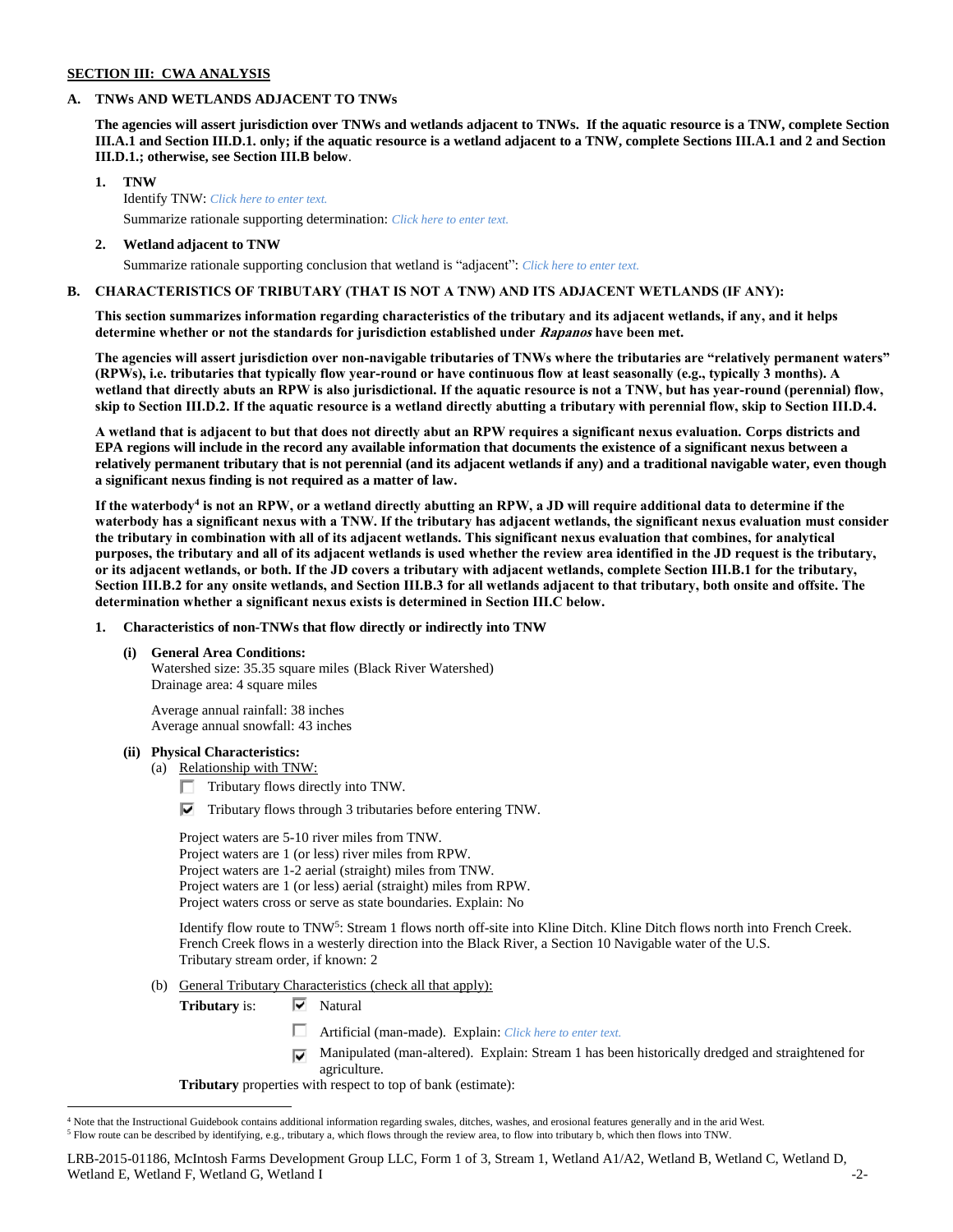Average width: 15 feet Average depth: 2.5 feet Average side slopes: 3:1

|               |       | Primary tributary substrate composition (check all that apply):                                                                                                           |                                                |   |                                                     |                                                                                                                                                               |  |  |  |  |
|---------------|-------|---------------------------------------------------------------------------------------------------------------------------------------------------------------------------|------------------------------------------------|---|-----------------------------------------------------|---------------------------------------------------------------------------------------------------------------------------------------------------------------|--|--|--|--|
|               | է     | Silts                                                                                                                                                                     | Sands                                          |   | ⊽                                                   | Concrete (culvert)                                                                                                                                            |  |  |  |  |
|               |       | Cobbles                                                                                                                                                                   | Gravel                                         |   | ⊽                                                   | Muck                                                                                                                                                          |  |  |  |  |
|               |       | Bedrock                                                                                                                                                                   | П                                              |   | Vegetation. Type/% cover: Click here to enter text. |                                                                                                                                                               |  |  |  |  |
|               |       | Other. Explain: Click here to enter text.                                                                                                                                 |                                                |   |                                                     |                                                                                                                                                               |  |  |  |  |
| bank erosion. |       |                                                                                                                                                                           |                                                |   |                                                     | Tributary condition/stability [e.g., highly eroding, sloughing banks]. Explain: Tributary is generally stable with some areas of                              |  |  |  |  |
|               |       | Presence of run/riffle/pool complexes. Explain: None observed.<br>Tributary geometry: Relatively Straight<br>Tributary gradient (approximate average slope): Less than 5% |                                                |   |                                                     |                                                                                                                                                               |  |  |  |  |
| (c)           | Flow: |                                                                                                                                                                           |                                                |   |                                                     |                                                                                                                                                               |  |  |  |  |
|               |       | Tributary provides for: Perennial Flow<br>Estimate average number of flow events in review area/year: 1 continuous<br>Other information on duration and volume:           |                                                |   |                                                     | Describe flow regime: Tributary flows year round with no cessation in flow during normal precipitation years.                                                 |  |  |  |  |
| of Stream 1.  |       |                                                                                                                                                                           |                                                |   |                                                     | Surface flow is: Discrete and Confined Characteristics: Surface flow is evident and obvious within the defined bed and banks                                  |  |  |  |  |
|               |       | Subsurface flow: Unknown Explain findings: Click here to enter text.<br>$\Box$ Dye (or other) test performed: <i>Click here to enter text.</i>                            |                                                |   |                                                     |                                                                                                                                                               |  |  |  |  |
|               |       | Tributary has (check all that apply):<br>$ \nabla $ Bed and banks<br>$\triangleright$ OHWM <sup>6</sup> (check all indicators that apply):                                |                                                |   |                                                     |                                                                                                                                                               |  |  |  |  |
|               |       | clear, natural line impressed on the bank $ \cdot $ the presence of litter and debris                                                                                     |                                                |   |                                                     |                                                                                                                                                               |  |  |  |  |
|               |       | $\Box$ changes in the character of soil                                                                                                                                   |                                                |   |                                                     | $\vert \overline{\mathbf{v}} \vert$ destruction of terrestrial vegetation                                                                                     |  |  |  |  |
|               |       | shelving<br>ш                                                                                                                                                             |                                                |   | the presence of wrack line                          |                                                                                                                                                               |  |  |  |  |
|               |       | M                                                                                                                                                                         | vegetation matted down, bent, or absent $\Box$ |   | sediment sorting                                    |                                                                                                                                                               |  |  |  |  |
|               |       | M                                                                                                                                                                         | leaf litter disturbed or washed away           |   | scour                                               |                                                                                                                                                               |  |  |  |  |
|               |       | sediment deposition<br>ш                                                                                                                                                  |                                                |   |                                                     | multiple observed or predicted flow events                                                                                                                    |  |  |  |  |
|               |       | water staining                                                                                                                                                            |                                                | ⊵ |                                                     | abrupt change in plant community Click here to enter text.                                                                                                    |  |  |  |  |
|               |       |                                                                                                                                                                           | other (list): Click here to enter text.        |   |                                                     |                                                                                                                                                               |  |  |  |  |
|               |       | Discontinuous OHWM. <sup>7</sup> Explain: Click here to enter text.                                                                                                       |                                                |   |                                                     |                                                                                                                                                               |  |  |  |  |
|               |       | High Tide Line indicated by:                                                                                                                                              |                                                |   |                                                     | If factors other than the OHWM were used to determine lateral extent of CWA jurisdiction (check all that apply):<br>$\Box$ Mean High Water Mark indicated by: |  |  |  |  |
|               |       |                                                                                                                                                                           | oil or scum line along shore objects           | ш | survey to available datum;                          |                                                                                                                                                               |  |  |  |  |
|               |       |                                                                                                                                                                           | fine shell or debris deposits (foreshore)      |   | physical markings;                                  |                                                                                                                                                               |  |  |  |  |
|               |       |                                                                                                                                                                           | physical markings/characteristics              |   |                                                     | vegetation lines/changes in vegetation types.                                                                                                                 |  |  |  |  |
|               |       | tidal gauges<br>ш                                                                                                                                                         |                                                |   |                                                     |                                                                                                                                                               |  |  |  |  |
|               |       | п                                                                                                                                                                         | other (list): Click here to enter text.        |   |                                                     |                                                                                                                                                               |  |  |  |  |
|               |       | (iii) Chemical Characteristics:                                                                                                                                           |                                                |   |                                                     |                                                                                                                                                               |  |  |  |  |

Characterize tributary (e.g., water color is clear, discolored, oily film; water quality; general watershed characteristics, etc.). Explain: Water appeared mostly clear. See  $III(C)(3)$  for watershed description.

Identify specific pollutants, if known: Stream 1 receives runoff from the farm field. The runoff contains farm fertilizer and/or chemicals as well as sediment from the plow layer.

# **(iv) Biological Characteristics. Channel supports (check all that apply):**

 $\overline{a}$ 

Riparian corridor. Characteristics (type, average width): Stream 1 lies within an approximately 50' wide (average)

<sup>6</sup>A natural or man-made discontinuity in the OHWM does not necessarily sever jurisdiction (e.g., where the stream temporarily flows underground, or where the OHWM has been removed by development or agricultural practices). Where there is a break in the OHWM that is unrelated to the waterbody's flow regime (e.g., flow over a rock outcrop or through a culvert), the agencies will look for indicators of flow above and below the break. 7 Ibid.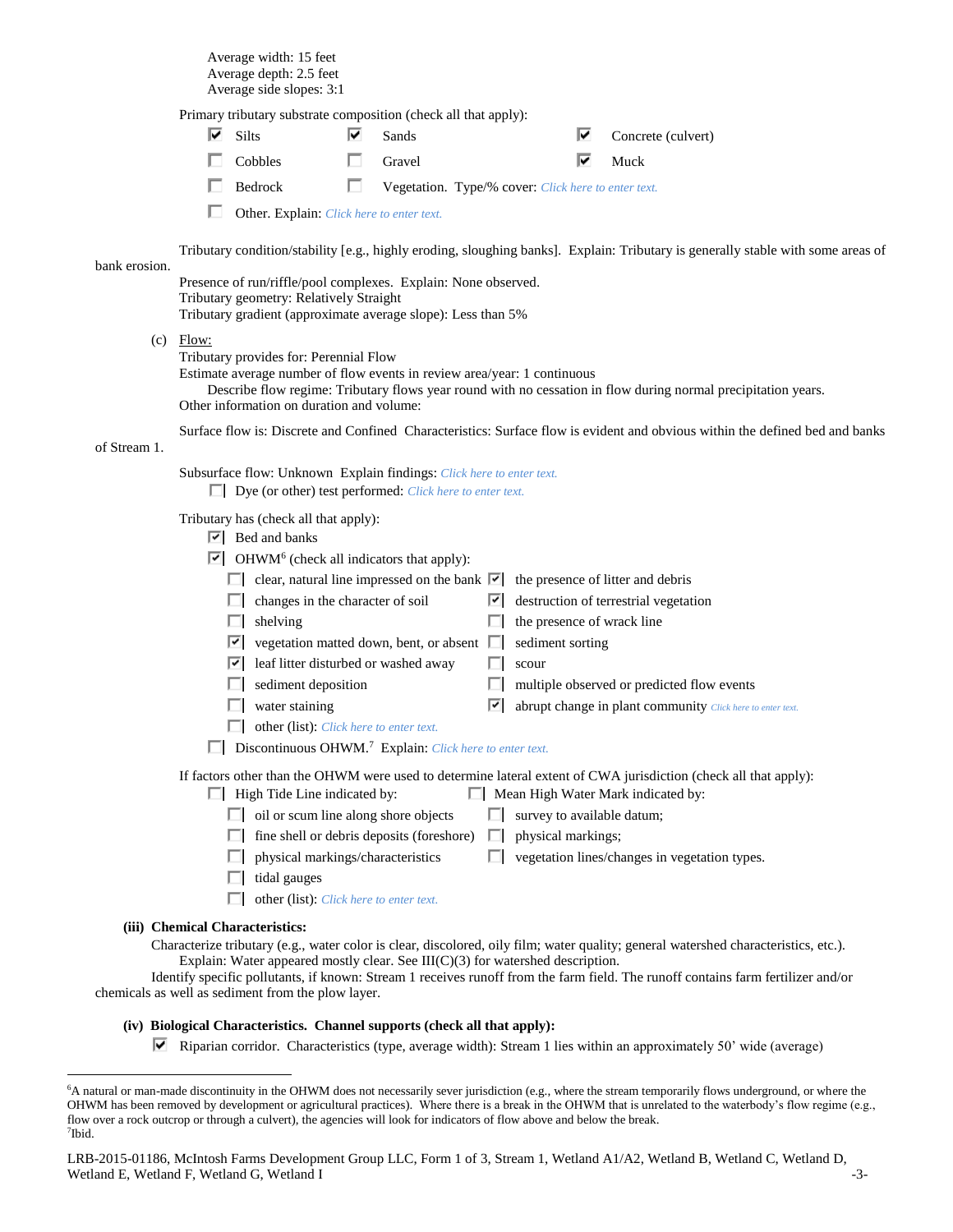forested/shrub riparian corridor.

- Wetland fringe. Characteristics: Wetland A1/A2 and Wetland C abut Stream 1.
- $\overline{\triangledown}$  Habitat for:
	- Federally Listed species. Explain findings: *Click here to enter text.*
	- Fish/spawn areas. Explain findings: *Click here to enter text.*
	- П. Other environmentally-sensitive species. Explain findings: *Click here to enter text.*
	- Aquatic/wildlife diversity. Explain findings: Tributary provides perennial flow which supports aquatic flora and fauna.

### **2. Characteristics of wetlands adjacent to non-TNW that flow directly or indirectly into TNW**

### **(i) Physical Characteristics:**

- (a) General Wetland Characteristics:
	- Properties:

Wetland size: Wetland A1/A2 (0.09 acre), Wetland B (0.08 acre), Wetland C (0.01 acre), Wetland D (0.01 acre), Wetland E (0.01 acre), Wetland F (0.04 acre), Wetland G (0.02 acre), Wetland I (0.01 acre)

Wetland type. Explain: Wetland A1/A2 (PEM), Wetland B (PEM/PSS), Wetland C (PEM), Wetland D (PFO), Wetland E (PEM), Wetland F (PEM), Wetland G (PEM), Wetland I (PEM)

Wetland quality. Explain: Wetland D is of low to moderate quality as per the Ohio Rapid Assessment Method (ORAM). All other wetlands above are of relatively low quality as per the ORAM.

Project wetlands cross or serve as state boundaries. Explain: No

(b) General Flow Relationship with Non-TNW:

Flow is: Ephemeral Flow & Intermittent Flow Explain: Wetlands A1/A2 and C flow intermittently to Stream 1 during periods of precipitation, snowmelt, and seasonal high water tables. Wetlands B, D, E, F, G, and I all flow ephemerally to Stream 1 during and after precipitation and snowmelt events.

Surface flow is: Discrete and confined & overland sheetflow

Characteristics:

Wetlands A1/A2 and C directly abut and flow to Stream 1 at the areas in which the wetlands directly abut the stream (discrete and confined). Wetland B flows into non-jurisdictional Swale 6 (Form 3 of 3) and is conveyed through Wetland A-1 into Stream 1 (overland sheetflow, discrete and confined).

Wetland D flows into non-jurisdictional Swale 9 (Form 3 of 3) which outlets directly into Stream 1 via non-jurisdictional Swale 8 (Form 3 of 3) (discrete and confined).

Wetland E flows into non-jurisdictional Swale 16 (Form 3 of 3) which outlets to non-jurisdictional Ditch 4 (Form 3 of 3); Ditch 4 flows offsite into Stream 1 (discrete and confined).

Wetland F flows to Wetland G via overland sheetflow via a slight depression/concave linear feature on the landscape where it is conveyed through Wetland G into non-jurisdictional Swale 15 (Form 3 of 3). Swale 15 flows into Ditch 3 (Form 3 of 3) which continues off-site into Stream 1 (overland sheetflow, discrete and confined).

Wetland G flows into non-jurisdictional Swale 15 (Form 3 of 3). Swale 15 flows into non-jurisdictional Ditch 3 (Form 3 of 3) which continues off-site into Stream 1 (discrete and confined).

Wetland I flows into non-jurisdictional Swale 26 (Form 3 of 3) which then flows directly into Stream 1 (discrete and confined).

Subsurface flow: Unknown Explain findings: *Click here to enter text.*

Dye (or other) test performed: *Click here to enter text.*

- (c) Wetland Adjacency Determination with Non-TNW:
	- $\overline{|\mathbf{v}|}$  Directly abutting-Wetlands A1/A2 and C
	- $\overline{\mathbf{y}}$ Not directly abutting
		- Discrete wetland hydrologic connection. Explain: Wetlands B, D, E, F, G, and I See Section III(B)(2)(i)(b)  $\overline{\mathbf{v}}$ Surface Flow Characteristics for description of hydrologic connection. Wetlands B, D, E, F, G, and I all flow to Stream 1 via obvious, traceable, and defined drainage patterns and/or features.
		- $\Box$ Ecological connection. Explain: *Click here to enter text.*
		- Separated by berm/barrier. Explain: *Click here to enter text.*
- (d) Proximity (Relationship) to TNW Project wetlands are 5-10 river miles from TNW. Project waters are 1-2 aerial (straight) miles from TNW. Flow is from: Wetlands to Navigable Waters Estimate approximate location of wetland as within the 500-year or greater floodplain.

#### **(ii) Chemical Characteristics:**

Characterize wetland system (e.g., water color is clear, brown, oil film on surface; water quality; general watershed characteristics; etc.). Explain: No standing water observed in wetlands at time of visit. See III(C)(3) for watershed description.

Identify specific pollutants, if known: Wetlands receive runoff from the surrounding agricultural field including fertilizer and any agricultural chemicals applied to the fields.

LRB-2015-01186, McIntosh Farms Development Group LLC, Form 1 of 3, Stream 1, Wetland A1/A2, Wetland B, Wetland C, Wetland D, Wetland E, Wetland F, Wetland G, Wetland I -4-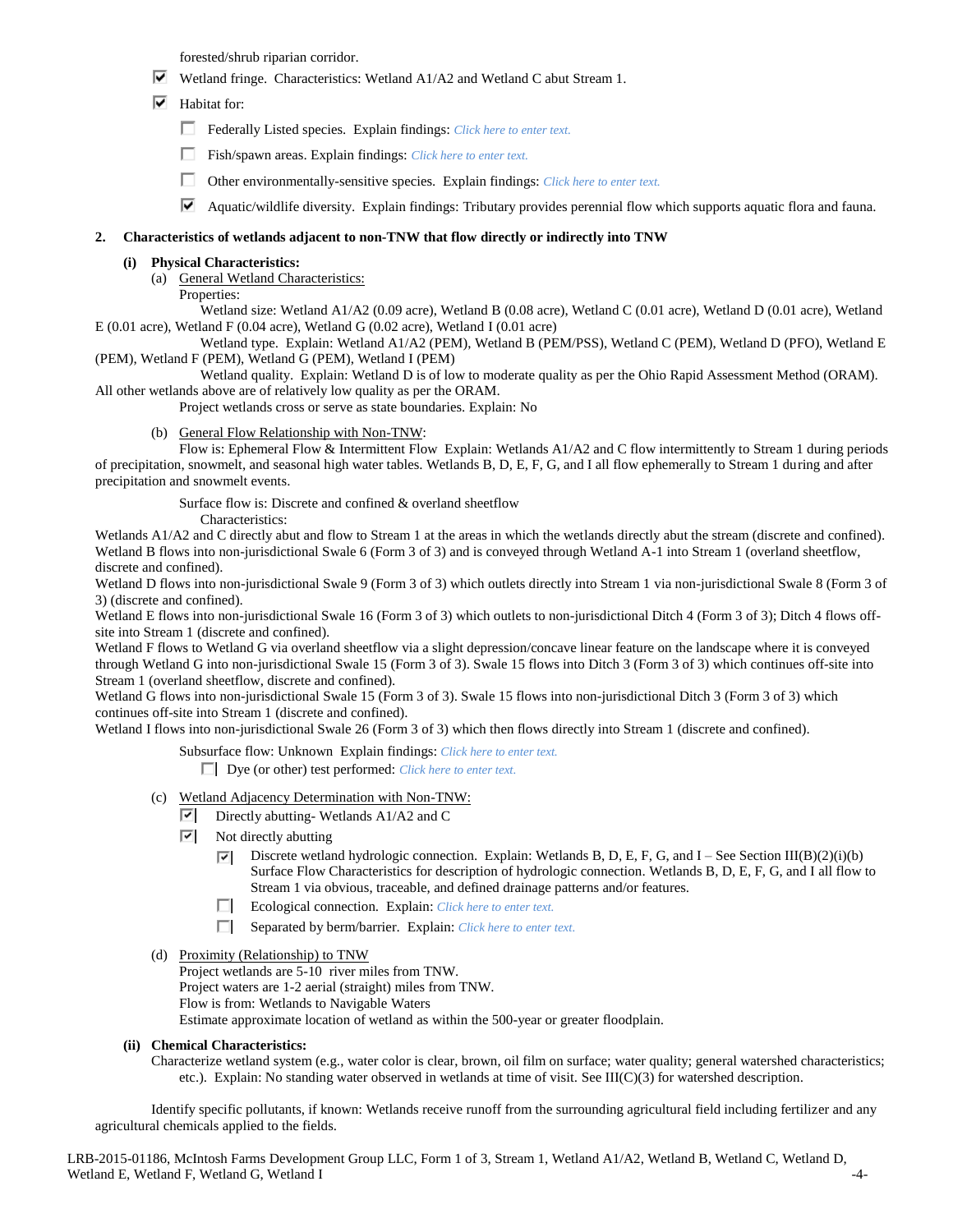# **(iii) Biological Characteristics. Wetland supports (check all that apply):**

- $\nabla$  Riparian buffer. Characteristics (type, average width): Wetland D has a very narrow forested riparian buffer and Wetland B has a very narrow shrub buffer. The remaining wetlands largely abut active agriculture.
- $\nabla$  Vegetation type/percent cover. Explain: Wetlands A1/A2, Wetland C, Wetland E, Wetland F, Wetland G, and Wetland I have greater than 90% emergent vegetation coverage. Wetland D has greater than 50% forested and emergent cover. Wetland B has nearly 100% emergent and shrub cover.
- $\boxed{\triangledown}$  Habitat for:
	- Federally Listed species. Explain findings: *Click here to enter text.*
	- Fish/spawn areas. Explain findings: *Click here to enter text.*
	- Other environmentally-sensitive species. Explain findings: *Click here to enter text.*
	- Aquatic/wildlife diversity. Explain findings: Wetlands provide habitat for aquatic flora and fauna.

### **3. Characteristics of all wetlands adjacent to the tributary (if any)**

All wetland(s) being considered in the cumulative analysis: 8

Approximately (0.27) acres in total are being considered in the cumulative analysis. For each wetland, specify the following:

| Directly abuts? $(Y/N)$ | Size (in acres) |           |    | Size (in acres)         |
|-------------------------|-----------------|-----------|----|-------------------------|
| Yes                     | 0.09            | Wetland E | Nο | 0.01                    |
| No                      | 0.08            | Wetland F | Nο | 0.04                    |
| Yes                     | 0.01            | Wetland G | Nο | 0.02                    |
| Nο                      | 0.01            | Wetland I | Nο | 0.01                    |
|                         |                 |           |    | Directly abuts? $(Y/N)$ |

Summarize overall biological, chemical and physical functions being performed: The wetlands provides the following functions and services: hydrologic flux and storage including floodwater and runoff attenuation and release; sediment and nutrient transport and retention; pollutant attenuation and release; biogeochemical cycling and storage; biological productivity of micro/macro flora and fauna, decomposition, and community structure; and wildlife support including providing habitat.

### **C. SIGNIFICANT NEXUS DETERMINATION**

**A significant nexus analysis will assess the flow characteristics and functions of the tributary itself and the functions performed by any wetlands adjacent to the tributary to determine if they significantly affect the chemical, physical, and biological integrity of a TNW. For each of the following situations, a significant nexus exists if the tributary, in combination with all of its adjacent wetlands, has more than a speculative or insubstantial effect on the chemical, physical and/or biological integrity of a TNW. Considerations when evaluating significant nexus include, but are not limited to the volume, duration, and frequency of the flow of water in the tributary and its proximity to a TNW, and the functions performed by the tributary and all its adjacent wetlands. It is not appropriate to determine significant nexus based solely on any specific threshold of distance (e.g. between a tributary and its adjacent wetland or between a tributary and the TNW). Similarly, the fact an adjacent wetland lies within or outside of a floodplain is not solely determinative of significant nexus.** 

#### **Draw connections between the features documented and the effects on the TNW, as identified in the** *Rapanos* **Guidance and discussed in the Instructional Guidebook. Factors to consider include, for example:**

- Does the tributary, in combination with its adjacent wetlands (if any), have the capacity to carry pollutants or flood waters to TNWs, or to reduce the amount of pollutants or flood waters reaching a TNW?
- Does the tributary, in combination with its adjacent wetlands (if any), provide habitat and lifecycle support functions for fish and other species, such as feeding, nesting, spawning, or rearing young for species that are present in the TNW?
- Does the tributary, in combination with its adjacent wetlands (if any), have the capacity to transfer nutrients and organic carbon that support downstream foodwebs?
- Does the tributary, in combination with its adjacent wetlands (if any), have other relationships to the physical, chemical, or biological integrity of the TNW?

#### *Note: the above list of considerations is not inclusive and other functions observed or known to occur should be documented below:*

- **1. Significant nexus findings for non-RPW that has no adjacent wetlands and flows directly or indirectly into TNWs.** Explain findings of presence or absence of significant nexus below, based on the tributary itself, then go to Section III.D: *Click here to enter text.*
- **2. Significant nexus findings for non-RPW and its adjacent wetlands, where the non-RPW flows directly or indirectly into TNWs.**  Explain findings of presence or absence of significant nexus below, based on the tributary in combination with all of its adjacent wetlands, then go to Section III.D: *Click here to enter text.*
- **3. Significant nexus findings for wetlands adjacent to an RPW but that do not directly abut the RPW.** Explain findings of presence or absence of significant nexus below, based on the tributary in combination with all of its adjacent wetlands, then go to Section III.D: The Black River is designated as a Great Lakes Area of Concern (AOC). In the watershed, major municipal and industrial discharges, combined sewer overflows, urban runoff result in high nutrient and organic loads, poor habitat quality, siltation, low dissolved oxygen concentrations, runoff from agricultural land, failing home sewage treatment, and poor stream bank land management are sources of degradation. Among the most visible threats to the Black River is the conversion of farm, forest and stream bank acreage to suburban and commercial uses.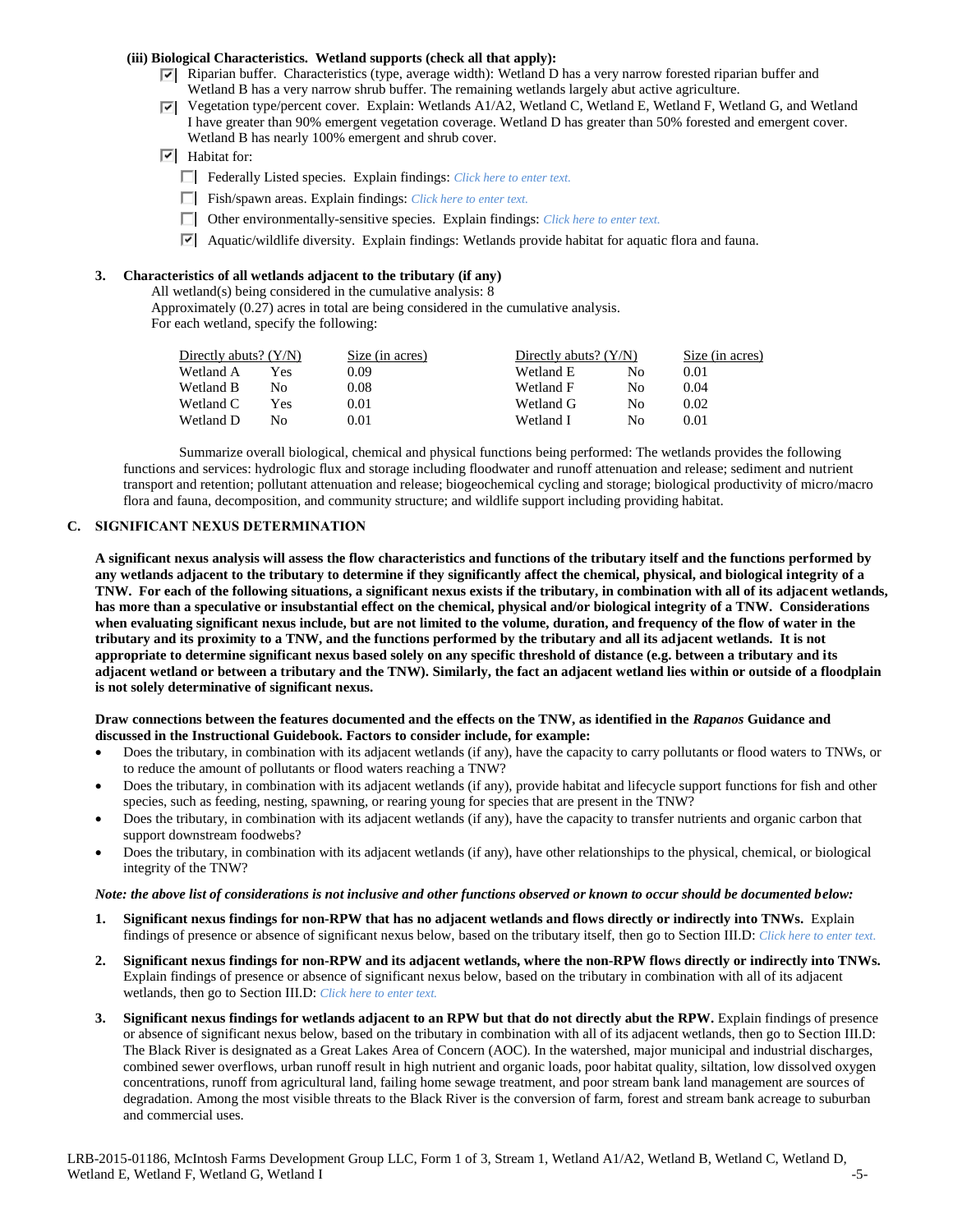In the French Creek sub-basin, one of only 12 designated rapidly developing watersheds in the state, extensive development is resulting in impacts to water quality (Ohio EPA, 2008). The following actions have been identified for reduction and avoidance of impairments within the Black River Watershed: abate sediment and nutrient loading to surface waters, protect riparian corridors and wetlands, maintain natural flow regimes, address home sewage treatment system impacts, reduction in runoff volume and pollution through stormwater management, discourage unnecessary impervious surfaces, use best management practices for all types of land use, manage livestock access to waters and implement manure management practices, and perform stream restoration to reduce erosion and reconnect streams to natural floodplains (Ohio EPA Division of Surface Water, 2008).

A traceable hydrologic connection exists between on-site Wetlands A1/A2, B, C, D, E, F, G, and I, and Stream 1 (tributary). Stream 1 flows north off-site into Kline Ditch, continues north into French Creek, and ultimately flows in a westerly direction into the Black River. As per Section III(B)(2)(i)(b) Surface Flow Characteristics, Wetlands A1/A2, B, C, D, E, F, G, and I all flow to Stream 1 via obvious, traceable, and defined drainage patterns and/or features.

The tributary and it's similarly situated wetlands ((identified in Section III(B)(3)) have hydrologic connectivity to the Black River, thereby providing a significant nexus between the tributary and its adjacent wetlands and the downstream TNW. Hydrologic connectivity refers to the flow that transports organic matter and nutrients, energy, and aquatic organisms throughout the system (Freeman et al., 2006). The tributary influences the chemistry and physical conditions of the downstream TNW through its hydrologic input, storage, and transport of sediments and energy.

The similarly situated wetlands directly affect the nature of the water entering the tributary and its downstream receiving waters, both in quantity and chemical/physical attributes. Ultimately, this affects the downstream TNW, the Black River, as the wetlands alter the amount of flow reaching the TNW and furthermore, any additional matter such as nutrients, chemicals, sediments, and pollutants carried in that flow.

In its current state, the tributary relevant reach flows through agricultural land and residential developments. The tributary is maintaining stream functions that affect the downstream TNW including providing perennial flow, sediment transport, flora and fauna habitat, a biotic movement corridor, etc. The tributary in its current state is aiding in reducing known watershed impairments by providing a riparian corridor within a highly developed setting, providing unaltered habitat and undeveloped land, not adding to increased impervious surfaces, maintaining a natural flow regime, and providing a tributary connected to its floodplain.

The adjacent wetlands which receive the majority of their hydrologic input via precipitation and runoff from surrounding agricultural land, serve to retain and filter runoff containing sediment and pollutants such as fertilizers and agricultural chemicals that would ultimately reach the downstream TNW in their absence. Maintenance of the wetlands in their undeveloped state prevents impairments from habitat loss; reducing runoff volume as well as sediment and nutrient loading via retention of water within the wetlands; and by maintaining undeveloped land free of impervious surfaces.

According to the USEPA (2015), "scientific literature unequivocally demonstrates that streams, individually or cumulatively, exert a strong influence on the integrity of downstream waters" and that "all tributary streams, including perennial, intermittent, and ephemeral streams, are physically, chemically, and biologically connected to downstream" waters. Due to the physical, biological, and chemical connectivity of the tributary and its adjacent wetlands as described above, it has been determined that the tributary and its adjacent wetlands have a significant nexus with the downstream TNW, the Black River as the functions and services provided by the tributary and its adjacent wetlands provide more than a speculative effect on the physical integrity of the Black River.

# **D. DETERMINATIONS OF JURISDICTIONAL FINDINGS. THE SUBJECT WATERS/WETLANDS ARE (CHECK ALL THAT APPLY):**

- **1. TNWs and Adjacent Wetlands.** Check all that apply and provide size estimates in review area:
	- **TNWs:** # linear feet # width (ft), Or, # acres.
	- Wetlands adjacent to TNWs: *#* acres.

# **2. RPWs that flow directly or indirectly into TNWs.**

- $\blacktriangledown$  Tributaries of TNWs where tributaries typically flow year-round are jurisdictional. Provide data and rationale indicating that tributary is perennial: Stream 1 is a perennial tributary which flows year round with no cessation in flow. Stream 1 is visible on the USGS Quadrangle as a stream and also shows up on both the USEPA MyWaters Datasets and NHD Datasets. Aerial photography during multiple years and seasons indicate water present in the channel. The May 2016 site visit and photos September 2015 Delineation Report photos indicate water in the channel.
- Tributaries of TNW where tributaries have continuous flow "seasonally" (e.g., typically three months each year) are jurisdictional. Data supporting this conclusion is provided at Section III.B. Provide rationale indicating that tributary flows seasonally: *Click here to enter text.*.
	- Provide estimates for jurisdictional waters in the review area (check all that apply):
	- $\triangledown$  Tributary waters: 787 linear feet 15 width (ft).
	- Other non-wetland waters: *#* acres.

Identify type(s) of waters: *Click here to enter text.*

### **3. Non-RPWs<sup>8</sup> that flow directly or indirectly into TNWs.**

 $\Box$  Waterbody that is not a TNW or an RPW, but flows directly or indirectly into a TNW, and it has a significant nexus with a

 $\overline{a}$ 8See Footnote # 3.

LRB-2015-01186, McIntosh Farms Development Group LLC, Form 1 of 3, Stream 1, Wetland A1/A2, Wetland B, Wetland C, Wetland D, Wetland E, Wetland F, Wetland G, Wetland I -6-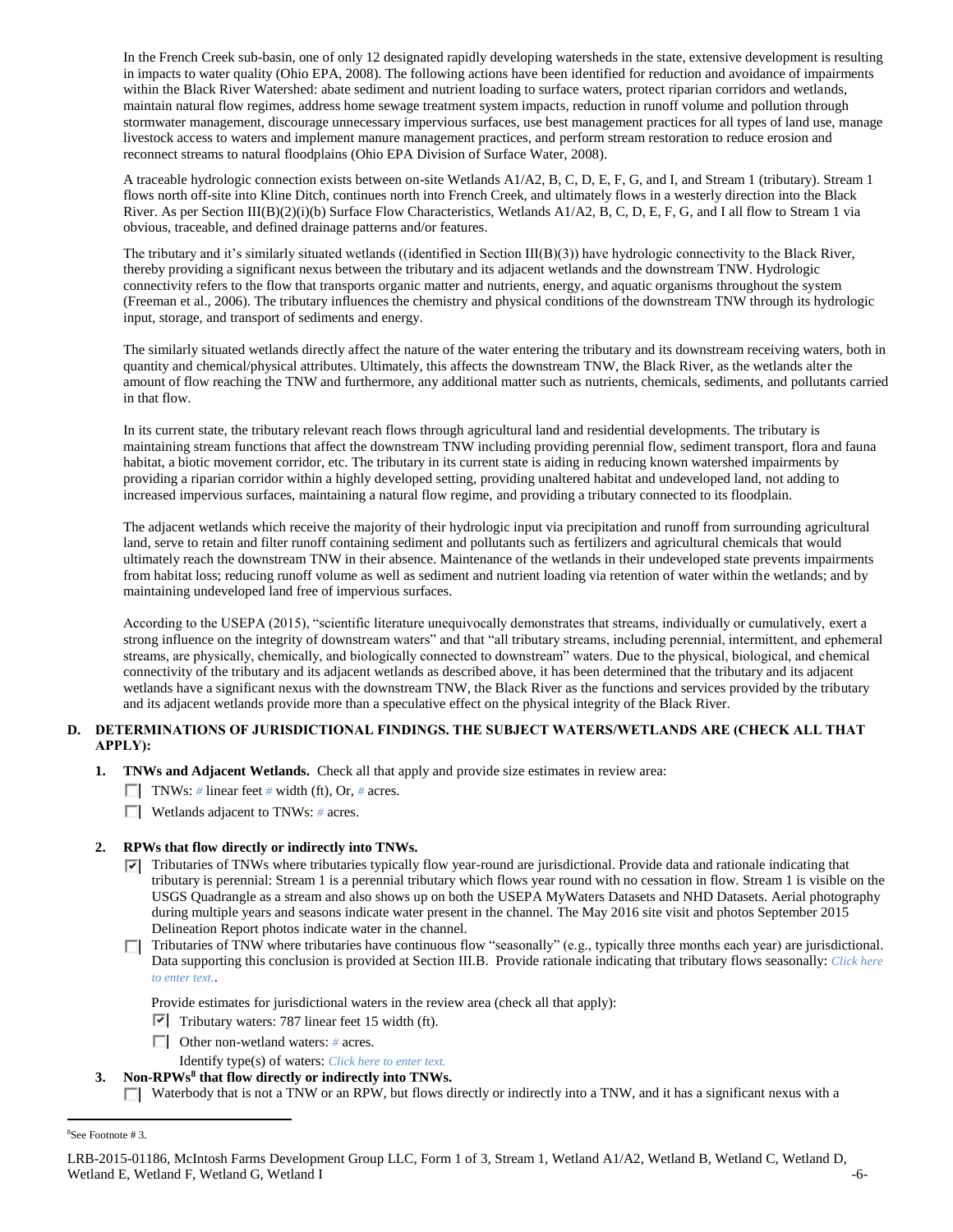TNW is jurisdictional. Data supporting this conclusion is provided at Section III.C.

Provide estimates for jurisdictional waters within the review area (check all that apply):

- Tributary waters:  $\#$  linear feet  $\#$  width (ft).
- Other non-wetland waters: *#* acres.
	- Identify type(s) of waters: *Click here to enter text.*

# **4. Wetlands directly abutting an RPW that flow directly or indirectly into TNWs.**

- Wetlands directly abut RPW and thus are jurisdictional as adjacent wetlands.
	- $\triangledown$  Wetlands directly abutting an RPW where tributaries typically flow year-round. Provide data and rationale indicating that tributary is perennial in Section III.D.2, above. Provide rationale indicating that wetland is directly abutting an RPW: Wetlands A1/A2 and C directly abut Stream 1 with no upland separation, berm, or barrier.
	- $\Box$  Wetlands directly abutting an RPW where tributaries typically flow "seasonally." Provide data indicating that tributary is seasonal in Section III.B and rationale in Section III.D.2, above. Provide rationale indicating that wetland is directly abutting an RPW: *Click here to enter text.*

Provide acreage estimates for jurisdictional wetlands in the review area: Wetland A1/A2 0.09 acre, Wetland C 0.01 acre.

# **5. Wetlands adjacent to but not directly abutting an RPW that flow directly or indirectly into TNWs.**

 $\triangledown$  Wetlands that do not directly abut an RPW, but when considered in combination with the tributary to which they are adjacent and with similarly situated adjacent wetlands, have a significant nexus with a TNW are jurisidictional. Data supporting this conclusion is provided at Section III.C.

Provide acreage estimates for jurisdictional wetlands in the review area: Wetland B (0.08 acre), Wetland D (0.01 acre), Wetland E (0.01 acre), Wetland F (0.04 acre), Wetland G (0.02 acre), Wetland I (0.01 acre)**.**

# **6. Wetlands adjacent to non-RPWs that flow directly or indirectly into TNWs.**

**T** Wetlands adjacent to such waters, and have when considered in combination with the tributary to which they are adjacent and with similarly situated adjacent wetlands, have a significant nexus with a TNW are jurisdictional. Data supporting this conclusion is provided at Section III.C.

Provide estimates for jurisdictional wetlands in the review area:

### **7. Impoundments of jurisdictional waters. 9**

As a general rule, the impoundment of a jurisdictional tributary remains jurisdictional.

- Demonstrate that impoundment was created from "waters of the U.S.," or п.
- Demonstrate that water meets the criteria for one of the categories presented above (1-6), or П.
- П Demonstrate that water is isolated with a nexus to commerce (see E below).

# **E. ISOLATED [INTERSTATE OR INTRA-STATE] WATERS, INCLUDING ISOLATED WETLANDS, THE USE, DEGRADATION OR DESTRUCTION OF WHICH COULD AFFECT INTERSTATE COMMERCE, INCLUDING ANY SUCH WATERS (CHECK ALL THAT APPLY):<sup>10</sup>**

- which are or could be used by interstate or foreign travelers for recreational or other purposes.
- $\Box$  from which fish or shellfish are or could be taken and sold in interstate or foreign commerce.
- which are or could be used for industrial purposes by industries in interstate commerce.
- Interstate isolated waters.Explain: *Click here to enter text.*
- Other factors.Explain: *Click here to enter text.*

#### **Identify water body and summarize rationale supporting determination:** *Click here to enter text.*

Provide estimates for jurisdictional waters in the review area (check all that apply):

- **Tributary waters:** # linear feet # width (ft).
- Other non-wetland waters: *#* acres.

Identify type(s) of waters: *Click here to enter text.*

# Wetlands: *#* acres.

 $\overline{a}$ 

**F. NON-JURISDICTIONAL WATERS, INCLUDING WETLANDS (CHECK ALL THAT APPLY):**

If potential wetlands were assessed within the review area, these areas did not meet the criteria in the 1987 Corps of Engineers Wetland Delineation Manual and/or appropriate Regional Supplements.

П Review area included isolated waters with no substantial nexus to interstate (or foreign) commerce.

Prior to the Jan 2001 Supreme Court decision in "*SWANCC*," the review area would have been regulated based solely on the п "Migratory Bird Rule" (MBR).

<sup>&</sup>lt;sup>9</sup> To complete the analysis refer to the key in Section III.D.6 of the Instructional Guidebook.

<sup>&</sup>lt;sup>10</sup> Prior to asserting or declining CWA jurisdiction based solely on this category, Corps Districts will elevate the action to Corps and EPA HQ for review consistent with the process described in the Corps/EPA *Memorandum Regarding CWA Act Jurisdiction Following Rapanos.*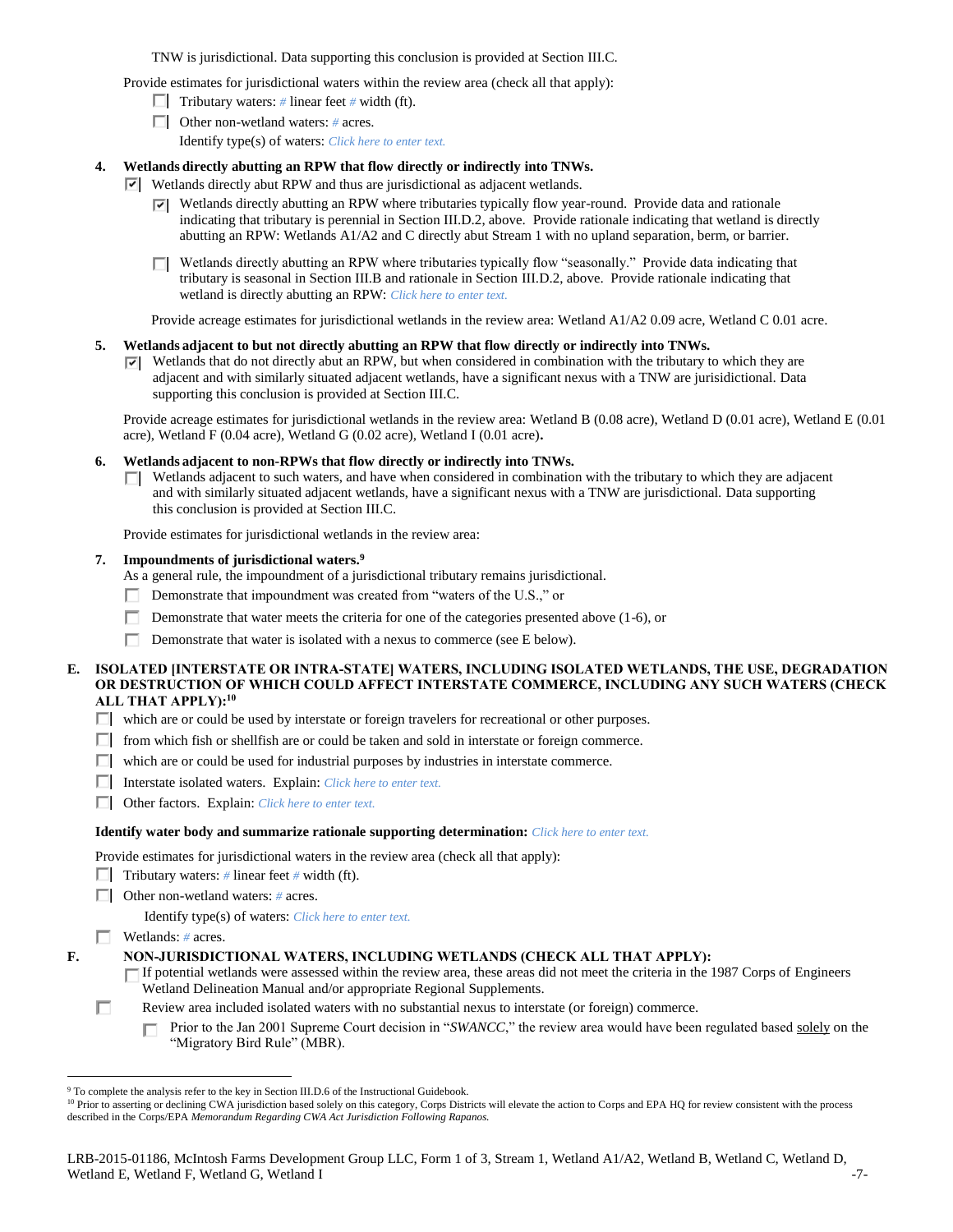- П Waters do not meet the "Significant Nexus" standard, where such a finding is required for jurisdiction. Explain: *Click here to enter text.*
- П Other: (explain, if not covered above): *Click here to enter text.*

Provide acreage estimates for non-jurisdictional waters in the review area, where the sole potential basis of jurisdiction is the MBR factors (i.e., presence of migratory birds, presence of endangered species, use of water for irrigated agriculture), using best professional judgment (check all that apply):

- Non-wetland waters (i.e., rivers, streams): *#* linear feet *#* width (ft).
- Lakes/ponds: *#* acres.
- П. Other non-wetland waters: *#* acres. List type of aquatic resource: *Click here to enter text.*.
- Wetlands: *#* acres.

Provide acreage estimates for non-jurisdictional waters in the review area that do not meet the "Significant Nexus" standard, where such a finding is required for jurisdiction (check all that apply):

- Non-wetland waters (i.e., rivers, streams): *#* linear feet *#* width (ft).
- Lakes/ponds: *#* acres.
- Other non-wetland waters: *#* acres. List type of aquatic resource: *Click here to enter text.*.
- Wetlands: *#* acres.

# **SECTION IV: DATA SOURCES.**

- **A. SUPPORTING DATA. Data reviewed for JD (check all that apply -** checked items shall be included in case file and, where checked and requested, appropriately reference sources below):
	- $\nabla$  Maps, plans, plots or plat submitted by or on behalf of the applicant/consultant: Location Map, Delineation Map, Project Plans
	- $\triangledown$  Data sheets prepared/submitted by or on behalf of the applicant/consultant.
		- $\triangledown$  Office concurs with data sheets/delineation report.
		- $\Box$  Office does not concur with data sheets/delineation report.
	- Data sheets prepared by the Corps: *Click here to enter text.*
	- Corps navigable waters' study: *Click here to enter text.*
	- U.S. Geological Survey Hydrologic Atlas: USACE ORM USGS NHD Datasets
		- **V** USGS NHD data.
		- USGS 8 and 12 digit HUC maps.
	- U.S. Geological Survey map(s). Cite scale & quad name: 7.5 Minute Avon, OH
	- USDA Natural Resources Conservation Service Soil Survey. Citation: NRCS Web Soil Survey (https://websoilsurvey.nrcs.usda.gov/app/HomePage.htm)
	- $\nabla$  National wetlands inventory map(s). Cite name: USACE ORM USFWS NWI Dataset
	- State/Local wetland inventory map(s): *Click here to enter text.*
	- FEMA/FIRM maps: USACE ORM FEMA Flood Hazard Dataset
	- 100-year Floodplain Elevation is: *Click here to enter text.* (National Geodectic Vertical Datum of 1929)
	- Photographs:  $\overline{\blacktriangledown}$  Aerial (Name & Date): Google Earth (OCT2015, MAY2012, OCT2011, DEC2009, JUN2009, MAY2007)  $|\nabla|$ HistoricAerials.com (1952, 1962, 1970, 2006, 2013)
	- ⊽ or  $\overline{\triangledown}$  Other (Name & Date): Photos contained in October 2015 Delineation Report from CEC
	- **Previous determination(s). File no. and date of response letter:** *Click here to enter text.*
	- Applicable/supporting case law: *Click here to enter text.*
	- $\nabla$  Applicable/supporting scientific literature:

-Ohio EPA. 2008. Black River Watershed TMDL Report. http://www.epa.state.oh.us/portals/35/tmdl/BlackRiverTMDLFactsheet\_oct08.pdf. Accessed February 29, 2016. -Ohio EPA Division of Surface Water. 2008. Total Maximum Daily Loads for the Black River Watershed. www.epa.state.oh.us/portals/35/tmdl/BlackRiverTMDL\_final\_may08\_wo\_app.pdf. Accessed February 29, 2016. -Alexander, R.B., E.W. Boyer, R.A. Smith, G.E. Schwartz, and R.B. Moore. 2007. The Role of Headwater Streams in Downstream Water Quality. Journal of the American Water Resources Association 43. -Freeman, M.C., C.M. Pringle, and C.R. Jackson. 2007. Hydrologic Connectivity and the Contribution of Stream Headwaters to Ecological Integrity at Regional Scales. Journal of the American Water Resources Association. 43:5-14. -Meyer, J.L., D.L. Strayer, J.B. Wallace, S.L. Eggert, G.S. Helfman, and N.E. Leonard. 2007. The Contribution of Headwater Streams to Biodiversity in River Networks. Journal of the American Water Resources Association. 43: 86-103. -USEPA. 2013. Streams. http://water.epa.gov/type/rsl/streams.cfm. Accessed 8 March 2016. -USEPA. 2015. Connectivity of Streams and Wetlands to Downstream Waters: A Review and Synthesis of the Scientific Evidence (Final Report). U.S. Environmental Protection Agency, Washington, DC, EPA/600/R-14/475F. -Bruckner, Monica Z. 2012. Measuring Dissolved and Particulate Organic Carbon (DOC and POC). Montana State University Bozeman. http://serc.carleton.edu/microbelife/research\_methods/biogeochemical/organic\_carbon.html. Accessed 8 March 2016.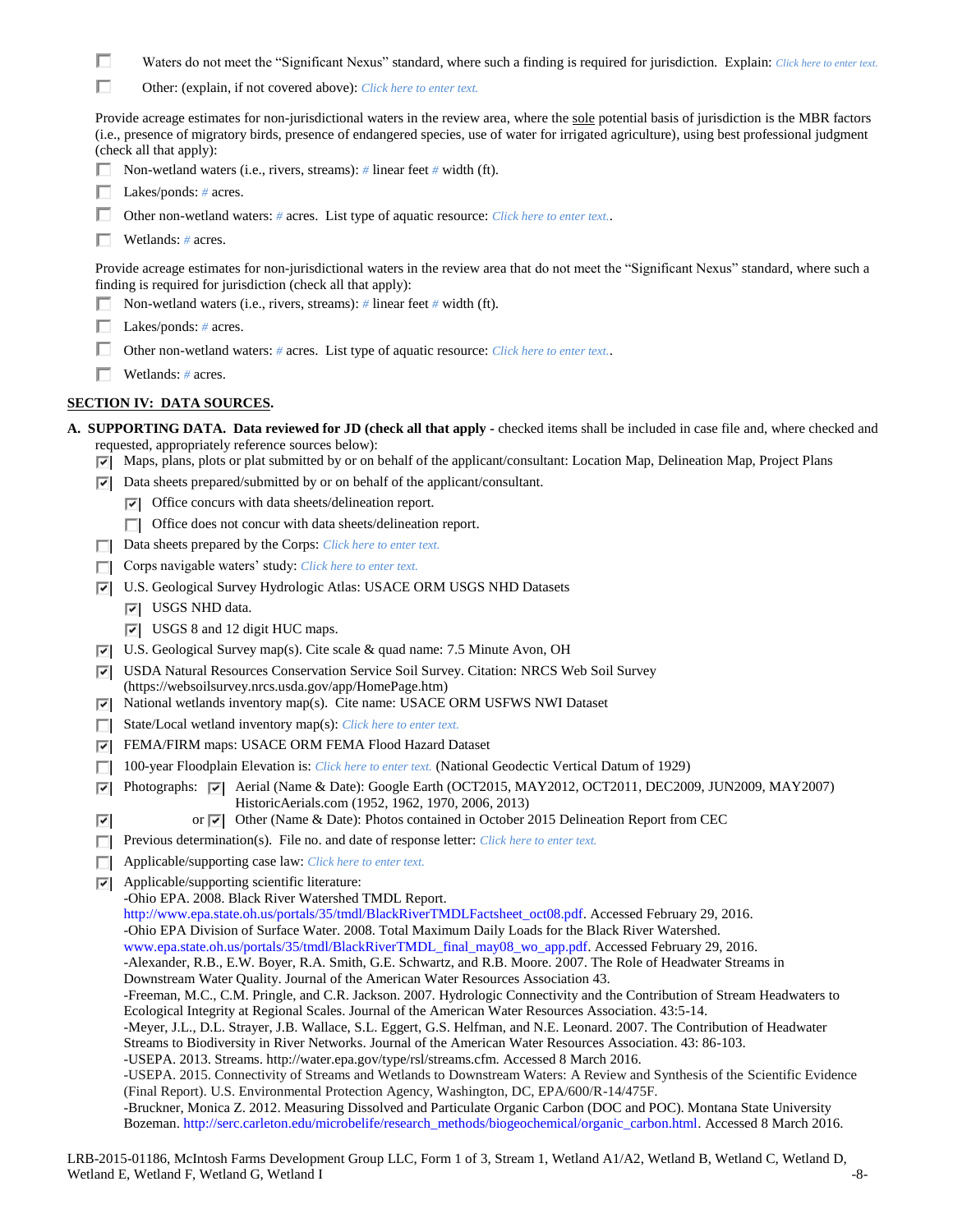Other information (please specify): USEPA MyWaters Datasets [\(https://watersgeo.epa.gov/mwm/\)](https://watersgeo.epa.gov/mwm/), Precipitation Data (www.bestplaces.net/climate/city/ohio/avon)

# **B. ADDITIONAL COMMENTS TO SUPPORT JD:**

Susan Baker Date Project Manager

February 17, 2017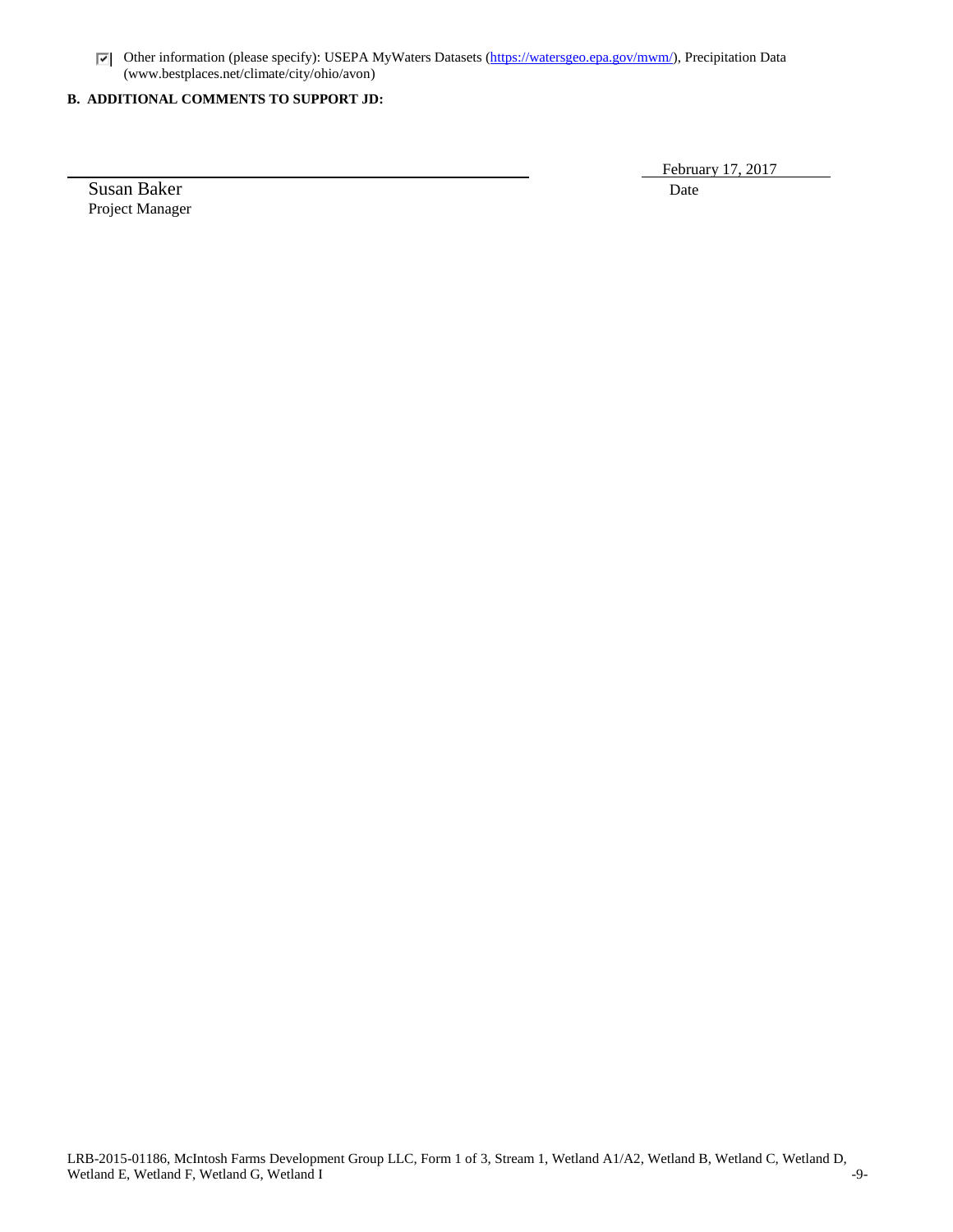### **APPROVED JURISDICTIONAL DETERMINATION FORM U.S. Army Corps of Engineers**

This form should be completed by following the instructions provided in Section IV of the JD Form Instructional Guidebook.

# **SECTION I: BACKGROUND INFORMATION**

# **A. REPORT COMPLETION DATE FOR APPROVED JURISDICTIONAL DETERMINATION (JD): February 17, 2017**

### **B. DISTRICT OFFICE, FILE NAME, AND NUMBER: LRB-2015-01186, McIntosh Farms Development Group LLC, Form 2 of 3, Ditch 5 and Wetland H**

# **C. PROJECT LOCATION AND BACKGROUND INFORMATION:**

State: Ohio County/parish/borough: Lorain City: Avon Center coordinates of site (lat/long in degree decimal format): Lat. 41.441294 °, Long. -82.063412 ° Universal Transverse Mercator: 17

Name of nearest waterbody: Kline Ditch (off-site)

Name of nearest Traditional Navigable Water (TNW) into which the aquatic resource flows: Black River Name of watershed or Hydrologic Unit Code (HUC): 04110001

- ⊽ Check if map/diagram of review area and/or potential jurisdictional areas is/are available upon request.
- Check if other sites (e.g., offsite mitigation sites, disposal sites, etc…) are associated with this action and are recorded on a different П JD form

# **D. REVIEW PERFORMED FOR SITE EVALUATION (CHECK ALL THAT APPLY):**

- ⊽ Office (Desk) Determination. Date: February 17, 2017
- ⊽. Field Determination. Date(s): May 25, 2016

# **SECTION II: SUMMARY OF FINDINGS**

# **A. RHA SECTION 10 DETERMINATION OF JURISDICTION.**

There **are no** "*navigable waters of the U.S.*" within Rivers and Harbors Act (RHA) jurisdiction (as defined by 33 CFR part 329) in the review area. [*Required*]

- Waters subject to the ebb and flow of the tide. п
- Waters are presently used, or have been used in the past, or may be susceptible for use to transport interstate or foreign commerce. П Explain: *Click here to enter text.*

# **B. CWA SECTION 404 DETERMINATION OF JURISDICTION.**

There **are** "*waters of the U.S.*" within Clean Water Act (CWA) jurisdiction (as defined by 33 CFR part 328) in the review area. *[Required]*

**1. Waters of the U.S.**

 $\overline{a}$ 

- **a. Indicate presence of waters of U.S. in review area (check all that apply): 1**
- п TNWs, including territorial seas
- П Wetlands adjacent to TNWs
- ⊽ Relatively permanent waters<sup>2</sup> (RPWs) that flow directly or indirectly into TNWs
- г Non-RPWs that flow directly or indirectly into TNWs
- Wetlands directly abutting RPWs that flow directly or indirectly into TNWs ⊽
- п Wetlands adjacent to but not directly abutting RPWs that flow directly or indirectly into TNWs
- п Wetlands adjacent to non-RPWs that flow directly or indirectly into TNWs
- п. Impoundments of jurisdictional waters
- Isolated (interstate or intrastate) waters, including isolated wetlands П.
	- **b. Identify (estimate) size of waters of the U.S. in the review area:** Non-wetland waters: 790 linear feet: ~3 width (ft) and/or NA acres. Wetlands: Wetland H 0.08 acres.
	- **c. Limits (boundaries) of jurisdiction** based on: 1987 Delineation Manual
	- Elevation of established OHWM (if known): Unknown
- **2. Non-regulated waters/wetlands (check if applicable): 3**

Potentially jurisdictional waters and/or wetlands were assessed within the review area and determined to be not jurisdictional. П. Explain: *Click here to enter text.*

#### LRB-2015-01186, McIntosh Farms Development Group LLC, Form 2 of 3, Ditch 5 and Wetland H

<sup>&</sup>lt;sup>1</sup> Boxes checked below shall be supported by completing the appropriate sections in Section III below.

<sup>&</sup>lt;sup>2</sup> For purposes of this form, an RPW is defined as a tributary that is not a TNW and that typically flows year-round or has continuous flow at least "seasonally" (e.g., typically 3 months). <sup>3</sup> Supporting documentation is presented in Section III.F.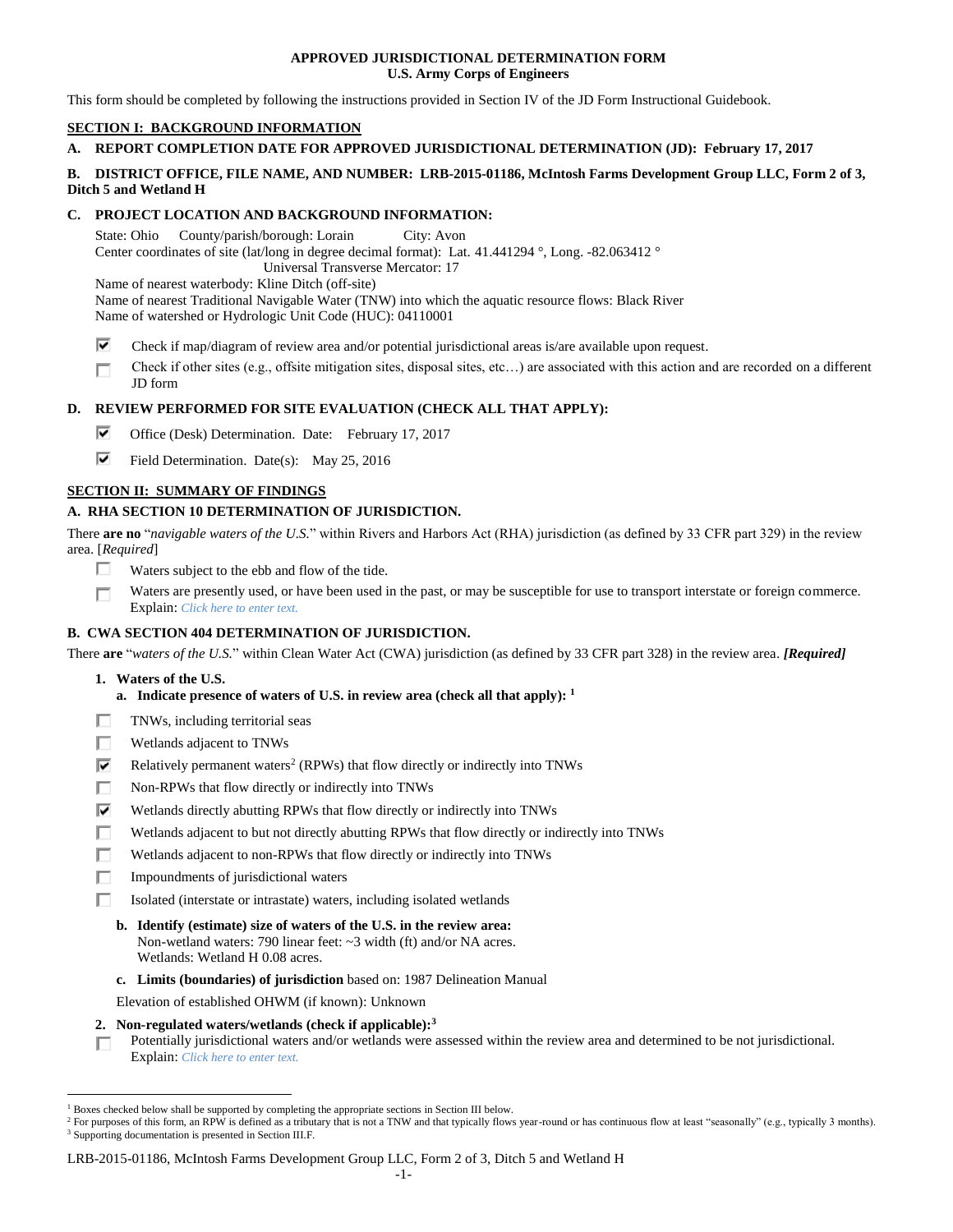#### **SECTION III: CWA ANALYSIS**

### **A. TNWs AND WETLANDS ADJACENT TO TNWs**

**The agencies will assert jurisdiction over TNWs and wetlands adjacent to TNWs. If the aquatic resource is a TNW, complete Section III.A.1 and Section III.D.1. only; if the aquatic resource is a wetland adjacent to a TNW, complete Sections III.A.1 and 2 and Section III.D.1.; otherwise, see Section III.B below**.

- **1. TNW**  Identify TNW: *Click here to enter text.* Summarize rationale supporting determination: *Click here to enter text.*
- **2. Wetland adjacent to TNW**

Summarize rationale supporting conclusion that wetland is "adjacent": *Click here to enter text.*

### **B. CHARACTERISTICS OF TRIBUTARY (THAT IS NOT A TNW) AND ITS ADJACENT WETLANDS (IF ANY):**

**This section summarizes information regarding characteristics of the tributary and its adjacent wetlands, if any, and it helps determine whether or not the standards for jurisdiction established under Rapanos have been met.** 

**The agencies will assert jurisdiction over non-navigable tributaries of TNWs where the tributaries are "relatively permanent waters" (RPWs), i.e. tributaries that typically flow year-round or have continuous flow at least seasonally (e.g., typically 3 months). A wetland that directly abuts an RPW is also jurisdictional. If the aquatic resource is not a TNW, but has year-round (perennial) flow, skip to Section III.D.2. If the aquatic resource is a wetland directly abutting a tributary with perennial flow, skip to Section III.D.4.**

**A wetland that is adjacent to but that does not directly abut an RPW requires a significant nexus evaluation. Corps districts and EPA regions will include in the record any available information that documents the existence of a significant nexus between a relatively permanent tributary that is not perennial (and its adjacent wetlands if any) and a traditional navigable water, even though a significant nexus finding is not required as a matter of law.**

**If the waterbody<sup>4</sup> is not an RPW, or a wetland directly abutting an RPW, a JD will require additional data to determine if the waterbody has a significant nexus with a TNW. If the tributary has adjacent wetlands, the significant nexus evaluation must consider the tributary in combination with all of its adjacent wetlands. This significant nexus evaluation that combines, for analytical purposes, the tributary and all of its adjacent wetlands is used whether the review area identified in the JD request is the tributary, or its adjacent wetlands, or both. If the JD covers a tributary with adjacent wetlands, complete Section III.B.1 for the tributary, Section III.B.2 for any onsite wetlands, and Section III.B.3 for all wetlands adjacent to that tributary, both onsite and offsite. The determination whether a significant nexus exists is determined in Section III.C below.**

**1. Characteristics of non-TNWs that flow directly or indirectly into TNW**

#### **(i) General Area Conditions:**

Watershed size: 35.35 square miles (Black River Watershed) Drainage area: 0.6 square miles

Average annual rainfall: 38 inches Average annual snowfall: 43 inches

#### **(ii) Physical Characteristics:**

- (a) Relationship with TNW:
	- $\Box$  Tributary flows directly into TNW.

 $\nabla$  Tributary flows through 4 tributaries before entering TNW.

Project waters are 5-10 river miles from TNW. Project waters are 1 (or less) river miles from RPW. Project waters are 1-2 aerial (straight) miles from TNW. Project waters are 1 (or less) aerial (straight) miles from RPW. Project waters cross or serve as state boundaries. Explain: No

Identify flow route to TNW<sup>5</sup>: Ditch 5 flows west through the parcel and then continues off-site into the railroad ditch. The railroad ditch continues north for approximately 4700 feet where it then turns northeast for approximately 1400 feet and flows into Kline Ditch. Kline Ditch flows north into French Creek. French Creek flows in a westerly direction into the Black River, a Section 10 Navigable water of the U.S.

Tributary stream order, if known: 1

(b) General Tributary Characteristics (check all that apply):

**Tributary** is:  $\Box$  Natural

 $\overline{a}$ 

Artificial (man-made). Explain: Ditch 5 appears to be a man-made agricultural ditch.

#### LRB-2015-01186, McIntosh Farms Development Group LLC, Form 2 of 3, Ditch 5 and Wetland H

<sup>&</sup>lt;sup>4</sup> Note that the Instructional Guidebook contains additional information regarding swales, ditches, washes, and erosional features generally and in the arid West. <sup>5</sup> Flow route can be described by identifying, e.g., tributary a, which flows through the review area, to flow into tributary b, which then flows into TNW.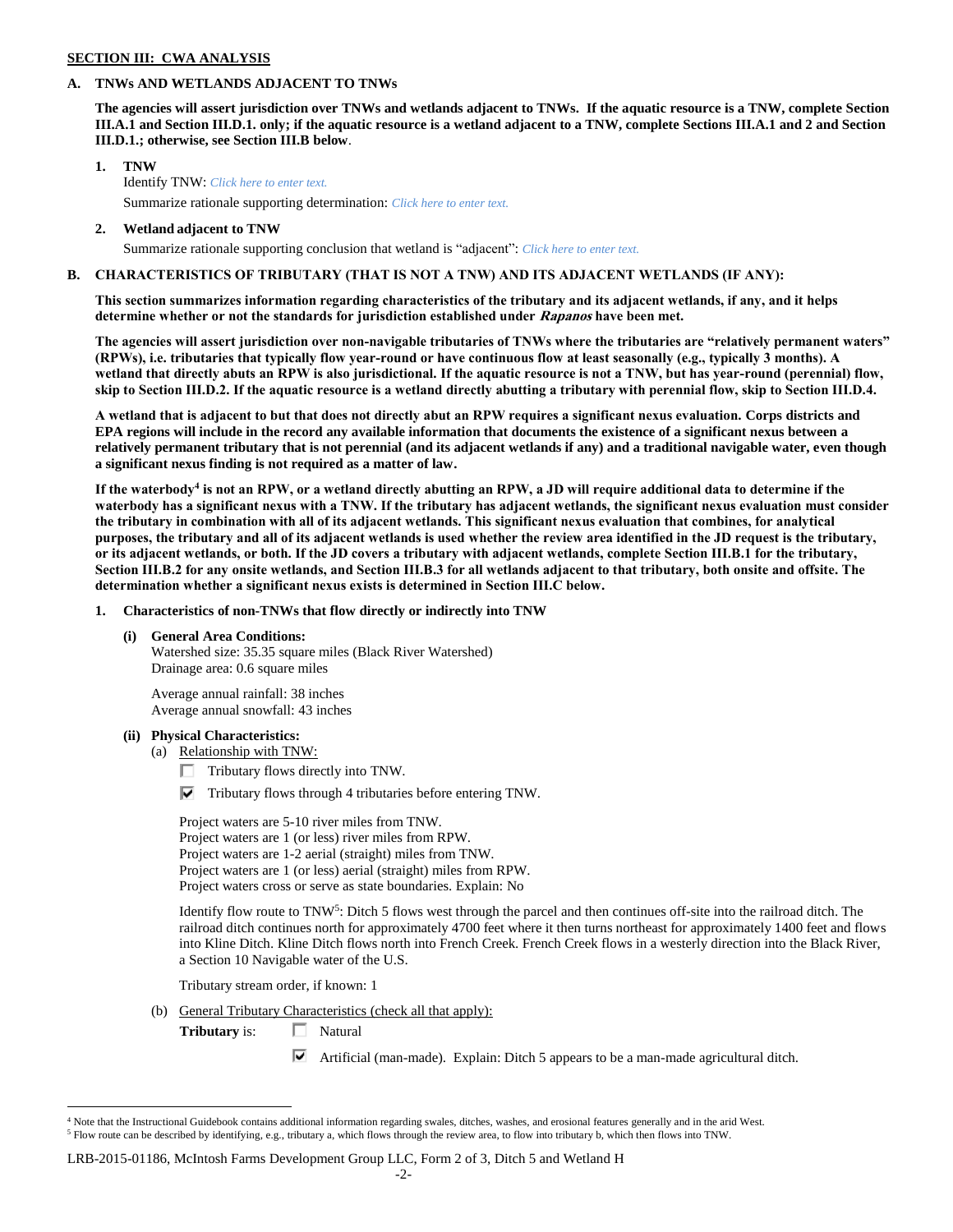|                     |                                                                                                                                                                                                                                                                                                                                                                                                                                                                                                                                                                                                                                                                                                                                                                                                                                      |                                                                                                                                                                                                                                                                       |   | Manipulated (man-altered). Explain: Click here to enter text. |   |                    |   |                                                                                                                                                                                                                                       |
|---------------------|--------------------------------------------------------------------------------------------------------------------------------------------------------------------------------------------------------------------------------------------------------------------------------------------------------------------------------------------------------------------------------------------------------------------------------------------------------------------------------------------------------------------------------------------------------------------------------------------------------------------------------------------------------------------------------------------------------------------------------------------------------------------------------------------------------------------------------------|-----------------------------------------------------------------------------------------------------------------------------------------------------------------------------------------------------------------------------------------------------------------------|---|---------------------------------------------------------------|---|--------------------|---|---------------------------------------------------------------------------------------------------------------------------------------------------------------------------------------------------------------------------------------|
|                     |                                                                                                                                                                                                                                                                                                                                                                                                                                                                                                                                                                                                                                                                                                                                                                                                                                      | Tributary properties with respect to top of bank (estimate):<br>Average width: 3 feet<br>Average depth: 1-2 feet<br>Average side slopes: 3:1                                                                                                                          |   |                                                               |   |                    |   |                                                                                                                                                                                                                                       |
|                     | Primary tributary substrate composition (check all that apply):                                                                                                                                                                                                                                                                                                                                                                                                                                                                                                                                                                                                                                                                                                                                                                      |                                                                                                                                                                                                                                                                       |   |                                                               |   |                    |   |                                                                                                                                                                                                                                       |
|                     | ☞                                                                                                                                                                                                                                                                                                                                                                                                                                                                                                                                                                                                                                                                                                                                                                                                                                    | Silts                                                                                                                                                                                                                                                                 |   | Sands                                                         |   |                    |   | Concrete                                                                                                                                                                                                                              |
|                     |                                                                                                                                                                                                                                                                                                                                                                                                                                                                                                                                                                                                                                                                                                                                                                                                                                      | Cobbles                                                                                                                                                                                                                                                               |   | Gravel                                                        |   |                    | ⊽ | Muck                                                                                                                                                                                                                                  |
|                     |                                                                                                                                                                                                                                                                                                                                                                                                                                                                                                                                                                                                                                                                                                                                                                                                                                      | Bedrock                                                                                                                                                                                                                                                               | ⊽ | variable.                                                     |   |                    |   | Vegetation. Type/% cover: Some grassy vegetation within the channel- percentages                                                                                                                                                      |
|                     |                                                                                                                                                                                                                                                                                                                                                                                                                                                                                                                                                                                                                                                                                                                                                                                                                                      | Other. Explain: Click here to enter text.                                                                                                                                                                                                                             |   |                                                               |   |                    |   |                                                                                                                                                                                                                                       |
| minor bank erosion. |                                                                                                                                                                                                                                                                                                                                                                                                                                                                                                                                                                                                                                                                                                                                                                                                                                      | Presence of run/riffle/pool complexes. Explain: None observed<br>Tributary geometry: Relatively Straight                                                                                                                                                              |   |                                                               |   |                    |   | Tributary condition/stability [e.g., highly eroding, sloughing banks]. Explain: Tributary appeared relatively stable with some                                                                                                        |
|                     | Tributary gradient (approximate average slope): Less than 5%<br>$(c)$ Flow:<br>Tributary provides for: Seasonal Flow<br>Estimate average number of flow events in review area/year: 11-20<br>Describe flow regime: Tributary typically flows during wet periods as well as during and after precipitation and snowfall<br>events. The tributary ceases flow during dry periods.<br>Other information on duration and volume: Unknown                                                                                                                                                                                                                                                                                                                                                                                                 |                                                                                                                                                                                                                                                                       |   |                                                               |   |                    |   |                                                                                                                                                                                                                                       |
|                     | Surface flow is: Discrete and Confined Characteristics: Surface flow is obvious traceable, and confined to a defined channel.                                                                                                                                                                                                                                                                                                                                                                                                                                                                                                                                                                                                                                                                                                        |                                                                                                                                                                                                                                                                       |   |                                                               |   |                    |   |                                                                                                                                                                                                                                       |
|                     | Subsurface flow: Unknown Explain findings: Click here to enter text.<br>$\Box$ Dye (or other) test performed: <i>Click here to enter text.</i>                                                                                                                                                                                                                                                                                                                                                                                                                                                                                                                                                                                                                                                                                       |                                                                                                                                                                                                                                                                       |   |                                                               |   |                    |   |                                                                                                                                                                                                                                       |
|                     | Tributary has (check all that apply):<br>$\boxed{\triangleright}$ Bed and banks<br>$\triangleright$ OHWM <sup>6</sup> (check all indicators that apply):<br>$\Box$ clear, natural line impressed on the bank $\Box$<br>the presence of litter and debris<br>changes in the character of soil<br>destruction of terrestrial vegetation<br>ш<br>$\mathbf{K}$<br>shelving<br>the presence of wrack line<br>ш<br>ш<br>vegetation matted down, bent, or absent $\Box$<br>sediment sorting<br>lY.<br>leaf litter disturbed or washed away<br>罓<br>scour<br>sediment deposition<br>multiple observed or predicted flow events<br>water staining<br>abrupt change in plant community Click here to enter text.<br>other (list): Click here to enter text.<br>ш<br>$\Box$ Discontinuous OHWM. <sup>7</sup> Explain: Click here to enter text. |                                                                                                                                                                                                                                                                       |   |                                                               |   |                    |   |                                                                                                                                                                                                                                       |
|                     |                                                                                                                                                                                                                                                                                                                                                                                                                                                                                                                                                                                                                                                                                                                                                                                                                                      | $\Box$ High Tide Line indicated by:<br>oil or scum line along shore objects<br>ш<br>fine shell or debris deposits (foreshore)<br>Ш<br>physical markings/characteristics<br>tidal gauges<br>other (list): Click here to enter text.<br>(iii) Chemical Characteristics: |   |                                                               | ш | physical markings; |   | If factors other than the OHWM were used to determine lateral extent of CWA jurisdiction (check all that apply):<br>Mean High Water Mark indicated by:<br>survey to available datum;<br>vegetation lines/changes in vegetation types. |
|                     |                                                                                                                                                                                                                                                                                                                                                                                                                                                                                                                                                                                                                                                                                                                                                                                                                                      |                                                                                                                                                                                                                                                                       |   |                                                               |   |                    |   | Characterize tributary (e.g., water color is clear, discolored, oily film; water quality; general watershed characteristics, etc.).                                                                                                   |

Explain: The water in the tributary appeared relatively clear. See Section IV(B) for watershed description.

Identify specific pollutants, if known: Ditch 5 receives runoff from the farm field. The runoff contains sediment, farm fertilizer, and/or chemicals as well as sediment from the plow layer.

 $\overline{a}$ 

<sup>6</sup>A natural or man-made discontinuity in the OHWM does not necessarily sever jurisdiction (e.g., where the stream temporarily flows underground, or where the OHWM has been removed by development or agricultural practices). Where there is a break in the OHWM that is unrelated to the waterbody's flow regime (e.g., flow over a rock outcrop or through a culvert), the agencies will look for indicators of flow above and below the break. 7 Ibid.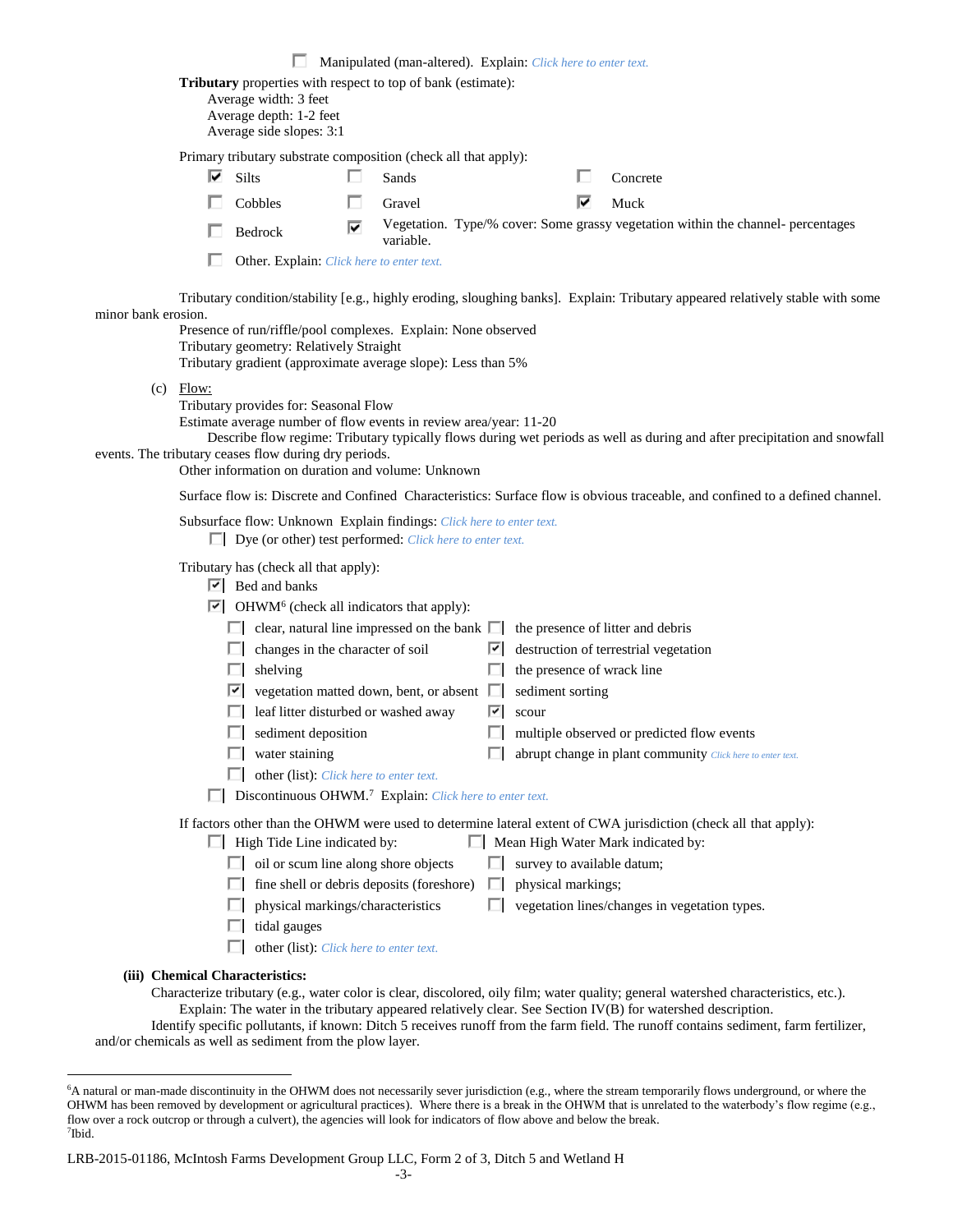#### **(iv) Biological Characteristics. Channel supports (check all that apply):**

- Riparian corridor. Characteristics (type, average width): Ditch 5 abuts the farm field to the north but has an approximately 450' wide forested corridor to the south.
- Wetland fringe. Characteristics: Wetland H directly abuts Ditch 5.
- $\overline{\triangledown}$  Habitat for:
	- Federally Listed species. Explain findings: *Click here to enter text.*
	- Fish/spawn areas. Explain findings: *Click here to enter text.*
	- Other environmentally-sensitive species. Explain findings: *Click here to enter text.*
	- Aquatic/wildlife diversity. Explain findings: Ditch 5 provides habitat for aquatic flora and fauna.

#### **2. Characteristics of wetlands adjacent to non-TNW that flow directly or indirectly into TNW**

#### **(i) Physical Characteristics:**

- (a) General Wetland Characteristics:
	- Properties:
		- Wetland size: 0.08 acres
		- Wetland type. Explain: Palustrine Emergent

Wetland quality. Explain: Wetland is of low quality (Category 1 as per Ohio Rapid Assessment Method).

Project wetlands cross or serve as state boundaries. Explain: No

(b) General Flow Relationship with Non-TNW:

Flow is: Intermittent Flow Explain: Wetland H flows to Ditch 5 during wet periods and during/after precipitation/snow melt

events.

Surface flow is: Discrete and Confined

Characteristics: Wetland H flows directly into Ditch 5 where the wetland directly abuts Ditch 5.

Subsurface flow: Unknown Explain findings: *Click here to enter text.*

Dye (or other) test performed: *Click here to enter text.*

- (c) Wetland Adjacency Determination with Non-TNW:
	- $\boxed{\triangleright}$  Directly abutting
	- $\Box$  Not directly abutting
		- Discrete wetland hydrologic connection. Explain: *Click here to enter text.*
		- Ecological connection. Explain: *Click here to enter text.*
		- Separated by berm/barrier. Explain: *Click here to enter text.*
- (d) Proximity (Relationship) to TNW

Project wetlands are 5-10 river miles from TNW. Project waters are 1-2 aerial (straight) miles from TNW. Flow is from: Wetland to Navigable Waters Estimate approximate location of wetland as within the 500-year or greater floodplain.

#### **(ii) Chemical Characteristics:**

Characterize wetland system (e.g., water color is clear, brown, oil film on surface; water quality; general watershed characteristics; etc.). Explain: No standing water observed in wetland at time of visit. See Section IV(B) for watershed description.

Identify specific pollutants, if known: Wetland receives runoff from the surrounding agricultural field including sediment, fertilizer, and any agricultural chemicals applied to the fields.

#### **(iii) Biological Characteristics. Wetland supports (check all that apply):**

- $\nabla$  Riparian buffer. Characteristics (type, average width): Wetland abuts Ditch 5 and is adjacent to a 450 foot forested riparian corridor to the south.
- Vegetation type/percent cover. Explain: Emergent 100%
- $\boxed{\triangledown}$  Habitat for:

Federally Listed species. Explain findings: *Click here to enter text*.

- Fish/spawn areas. Explain findings: *Click here to enter text.*
- Other environmentally-sensitive species. Explain findings: *Click here to enter text.*
- Aquatic/wildlife diversity. Explain findings: Wetland provides habitat for aquatic flora and fauna.
- **3. Characteristics of all wetlands adjacent to the tributary (if any)**

All wetland(s) being considered in the cumulative analysis: 1

Approximately (0.08) acres in total are being considered in the cumulative analysis.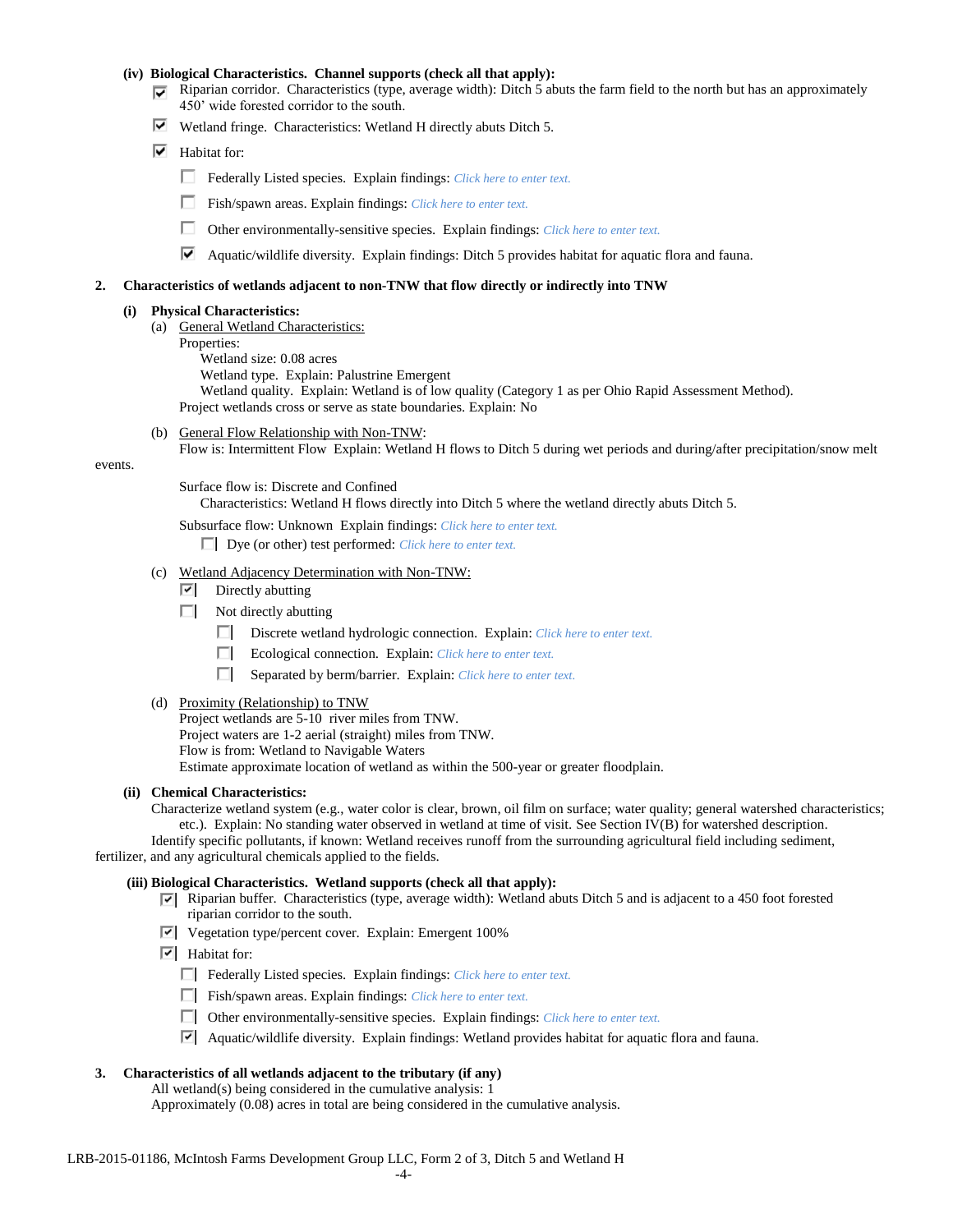For each wetland, specify the following:

Directly abuts? (Y/N) Size (in acres) Wetland H Yes 0.08

Summarize overall biological, chemical and physical functions being performed: The wetland provides the following functions and services: hydrologic flux and storage including floodwater and runoff attenuation and release; sediment and nutrient transport and retention; pollutant attenuation and release; biogeochemical cycling and storage; biological productivity of micro/macro flora and fauna, decomposition, and community structure; and wildlife support including providing habitat.

# **C. SIGNIFICANT NEXUS DETERMINATION**

**A significant nexus analysis will assess the flow characteristics and functions of the tributary itself and the functions performed by any wetlands adjacent to the tributary to determine if they significantly affect the chemical, physical, and biological integrity of a TNW. For each of the following situations, a significant nexus exists if the tributary, in combination with all of its adjacent wetlands, has more than a speculative or insubstantial effect on the chemical, physical and/or biological integrity of a TNW. Considerations when evaluating significant nexus include, but are not limited to the volume, duration, and frequency of the flow of water in the tributary and its proximity to a TNW, and the functions performed by the tributary and all its adjacent wetlands. It is not appropriate to determine significant nexus based solely on any specific threshold of distance (e.g. between a tributary and its adjacent wetland or between a tributary and the TNW). Similarly, the fact an adjacent wetland lies within or outside of a floodplain is not solely determinative of significant nexus.** 

### **Draw connections between the features documented and the effects on the TNW, as identified in the** *Rapanos* **Guidance and discussed in the Instructional Guidebook. Factors to consider include, for example:**

- Does the tributary, in combination with its adjacent wetlands (if any), have the capacity to carry pollutants or flood waters to TNWs, or to reduce the amount of pollutants or flood waters reaching a TNW?
- Does the tributary, in combination with its adjacent wetlands (if any), provide habitat and lifecycle support functions for fish and other species, such as feeding, nesting, spawning, or rearing young for species that are present in the TNW?
- Does the tributary, in combination with its adjacent wetlands (if any), have the capacity to transfer nutrients and organic carbon that support downstream foodwebs?
- Does the tributary, in combination with its adjacent wetlands (if any), have other relationships to the physical, chemical, or biological integrity of the TNW?

### *Note: the above list of considerations is not inclusive and other functions observed or known to occur should be documented below:*

- **1. Significant nexus findings for non-RPW that has no adjacent wetlands and flows directly or indirectly into TNWs.** Explain findings of presence or absence of significant nexus below, based on the tributary itself, then go to Section III.D: *Click here to enter text.*
- **2. Significant nexus findings for non-RPW and its adjacent wetlands, where the non-RPW flows directly or indirectly into TNWs.**  Explain findings of presence or absence of significant nexus below, based on the tributary in combination with all of its adjacent wetlands, then go to Section III.D: *Click here to enter text.*
- **3. Significant nexus findings for wetlands adjacent to an RPW but that do not directly abut the RPW.** Explain findings of presence or absence of significant nexus below, based on the tributary in combination with all of its adjacent wetlands, then go to Section III.D: *Click here to enter text.*

# **D. DETERMINATIONS OF JURISDICTIONAL FINDINGS. THE SUBJECT WATERS/WETLANDS ARE (CHECK ALL THAT APPLY):**

- **1. TNWs and Adjacent Wetlands.** Check all that apply and provide size estimates in review area:
	- **TNWs:** # linear feet # width (ft), Or, # acres.
	- Wetlands adjacent to TNWs: *#* acres.

# **2. RPWs that flow directly or indirectly into TNWs.**

- Tributaries of TNWs where tributaries typically flow year-round are jurisdictional. Provide data and rationale indicating that tributary is perennial: *Click here to enter text.*.
- Tributaries of TNW where tributaries have continuous flow "seasonally" (e.g., typically three months each year) are jurisdictional. Data supporting this conclusion is provided at Section III.B. Provide rationale indicating that tributary flows seasonally: Ditch 5 was flowing during the May 2016 site visit and was flowing in September 2015 as per photos contained in the Delineation Report. Water is visible in the channel during leaf-off conditions and during multiple years as per a review of aerial photography.

Provide estimates for jurisdictional waters in the review area (check all that apply):

 $\triangledown$  Tributary waters: 790 linear feet ~3 width (ft).

Other non-wetland waters: *#* acres.

Identify type(s) of waters: *Click here to enter text.*

# **3. Non-RPWs<sup>8</sup> that flow directly or indirectly into TNWs.**

 $\overline{a}$ 8See Footnote # 3.

LRB-2015-01186, McIntosh Farms Development Group LLC, Form 2 of 3, Ditch 5 and Wetland H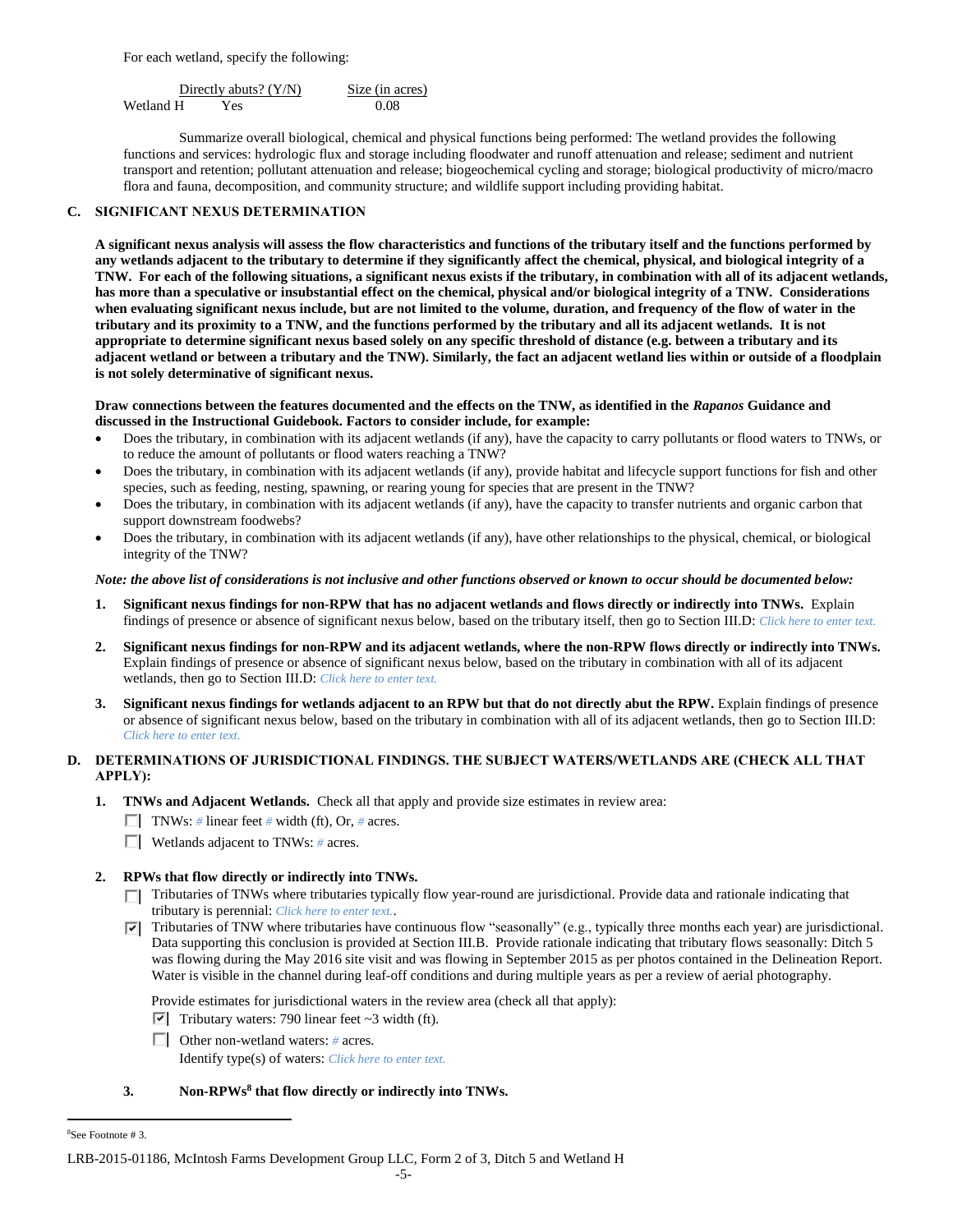$\Box$  Waterbody that is not a TNW or an RPW, but flows directly or indirectly into a TNW, and it has a significant nexus with a TNW is jurisdictional. Data supporting this conclusion is provided at Section III.C.

Provide estimates for jurisdictional waters within the review area (check all that apply):

- Tributary waters:  $\#$  linear feet  $\#$  width (ft).
- Other non-wetland waters: *#* acres.

Identify type(s) of waters: *Click here to enter text.*

# **4. Wetlands directly abutting an RPW that flow directly or indirectly into TNWs.**

- $\triangleright$  Wetlands directly abut RPW and thus are jurisdictional as adjacent wetlands.
	- $\Box$  Wetlands directly abutting an RPW where tributaries typically flow year-round. Provide data and rationale indicating that tributary is perennial in Section III.D.2, above. Provide rationale indicating that wetland is directly abutting an RPW: *Click here to enter text.*
	- $\nabla$  Wetlands directly abutting an RPW where tributaries typically flow "seasonally." Provide data indicating that tributary is seasonal in Section III.B and rationale in Section III.D.2, above. Provide rationale indicating that wetland is directly abutting an RPW: **Wetland H directly abuts and touches Ditch 5 with no upland, berm, or barrier separation.**

Provide acreage estimates for jurisdictional wetlands in the review area: **0.08** acres.

# **5. Wetlands adjacent to but not directly abutting an RPW that flow directly or indirectly into TNWs.**

 $\Box$  Wetlands that do not directly abut an RPW, but when considered in combination with the tributary to which they are adjacent and with similarly situated adjacent wetlands, have a significant nexus with a TNW are jurisidictional. Data supporting this conclusion is provided at Section III.C.

Provide acreage estimates for jurisdictional wetlands in the review area: *#* acres.

- **6. Wetlands adjacent to non-RPWs that flow directly or indirectly into TNWs.** 
	- Wetlands adjacent to such waters, and have when considered in combination with the tributary to which they are adjacent П and with similarly situated adjacent wetlands, have a significant nexus with a TNW are jurisdictional. Data supporting this conclusion is provided at Section III.C.

Provide estimates for jurisdictional wetlands in the review area: *#* acres.

### **7. Impoundments of jurisdictional waters. 9**

As a general rule, the impoundment of a jurisdictional tributary remains jurisdictional.

- Demonstrate that impoundment was created from "waters of the U.S.," or
- Demonstrate that water meets the criteria for one of the categories presented above (1-6), or
- Demonstrate that water is isolated with a nexus to commerce (see E below).

### **E. ISOLATED [INTERSTATE OR INTRA-STATE] WATERS, INCLUDING ISOLATED WETLANDS, THE USE, DEGRADATION OR DESTRUCTION OF WHICH COULD AFFECT INTERSTATE COMMERCE, INCLUDING ANY SUCH WATERS (CHECK ALL THAT APPLY):<sup>10</sup>**

- which are or could be used by interstate or foreign travelers for recreational or other purposes.
- $\Box$  from which fish or shellfish are or could be taken and sold in interstate or foreign commerce.
- $\Box$  which are or could be used for industrial purposes by industries in interstate commerce.
- Interstate isolated waters.Explain: *Click here to enter text.*
- Other factors.Explain: *Click here to enter text.*

#### **Identify water body and summarize rationale supporting determination:** *Click here to enter text.*

Provide estimates for jurisdictional waters in the review area (check all that apply):

- **Tributary waters:** # linear feet # width (ft).
- Other non-wetland waters: *#* acres.

Identify type(s) of waters: *Click here to enter text.*

Wetlands: *#* acres.

 $\overline{a}$ 

# **F. NON-JURISDICTIONAL WATERS, INCLUDING WETLANDS (CHECK ALL THAT APPLY):**

- If potential wetlands were assessed within the review area, these areas did not meet the criteria in the 1987 Corps of Engineers Wetland Delineation Manual and/or appropriate Regional Supplements.
- П Review area included isolated waters with no substantial nexus to interstate (or foreign) commerce.

<sup>&</sup>lt;sup>9</sup> To complete the analysis refer to the key in Section III.D.6 of the Instructional Guidebook.

<sup>&</sup>lt;sup>10</sup> Prior to asserting or declining CWA jurisdiction based solely on this category, Corps Districts will elevate the action to Corps and EPA HQ for review consistent with the process described in the Corps/EPA *Memorandum Regarding CWA Act Jurisdiction Following Rapanos.*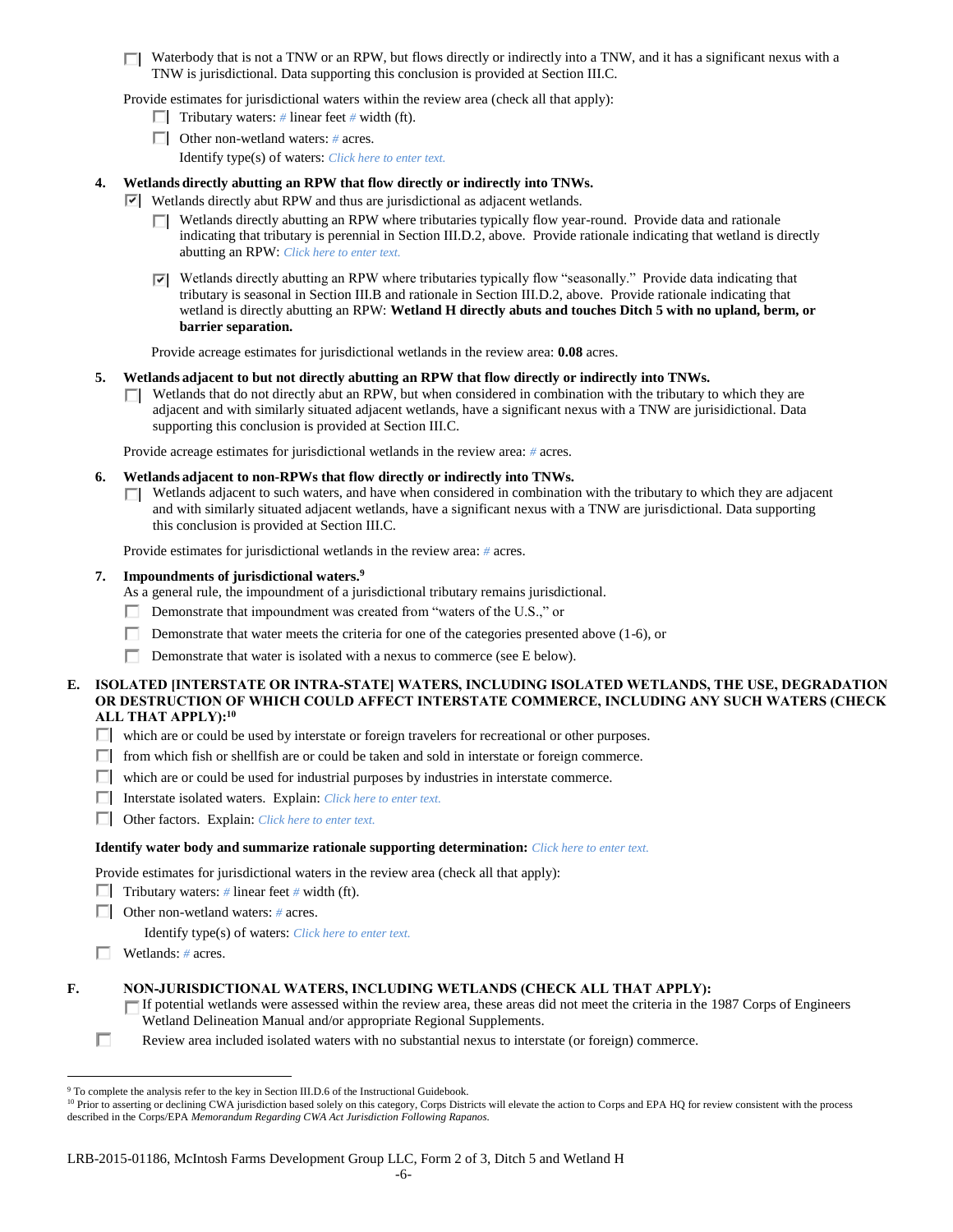|        | Prior to the Jan 2001 Supreme Court decision in "SWANCC," the review area would have been regulated based solely on the<br>"Migratory Bird Rule" (MBR).                                                                                                                                                                   |
|--------|---------------------------------------------------------------------------------------------------------------------------------------------------------------------------------------------------------------------------------------------------------------------------------------------------------------------------|
| ш      | Waters do not meet the "Significant Nexus" standard, where such a finding is required for jurisdiction. Explain: Click here to enter text.                                                                                                                                                                                |
| п      | Other: (explain, if not covered above): Click here to enter text.                                                                                                                                                                                                                                                         |
|        | Provide acreage estimates for non-jurisdictional waters in the review area, where the sole potential basis of jurisdiction is the MBR factors<br>(i.e., presence of migratory birds, presence of endangered species, use of water for irrigated agriculture), using best professional judgment<br>(check all that apply): |
|        | Non-wetland waters (i.e., rivers, streams): $\#$ linear feet $\#$ width (ft).                                                                                                                                                                                                                                             |
|        | Lakes/ponds: $# \, \text{acres.}$                                                                                                                                                                                                                                                                                         |
|        | Other non-wetland waters: # acres. List type of aquatic resource: Click here to enter text                                                                                                                                                                                                                                |
|        | Wetlands: # acres.                                                                                                                                                                                                                                                                                                        |
|        | Provide acreage estimates for non-jurisdictional waters in the review area that do not meet the "Significant Nexus" standard, where such a<br>finding is required for jurisdiction (check all that apply):                                                                                                                |
|        | Non-wetland waters (i.e., rivers, streams): $\#$ linear feet $\#$ width (ft).                                                                                                                                                                                                                                             |
|        | Lakes/ponds: $# \, \text{acres.}$                                                                                                                                                                                                                                                                                         |
|        | Other non-wetland waters: # acres. List type of aquatic resource: Click here to enter text                                                                                                                                                                                                                                |
|        | Wetlands: # acres.                                                                                                                                                                                                                                                                                                        |
|        | <u>SECTION IV: DATA SOURCES.</u>                                                                                                                                                                                                                                                                                          |
|        |                                                                                                                                                                                                                                                                                                                           |
|        | A. SUPPORTING DATA. Data reviewed for JD (check all that apply - checked items shall be included in case file and, where checked and<br>requested, appropriately reference sources below):                                                                                                                                |
| ⊡      | Maps, plans, plots or plat submitted by or on behalf of the applicant/consultant: Location Map, Delineation Map, Project Plans                                                                                                                                                                                            |
| ल      | Data sheets prepared/submitted by or on behalf of the applicant/consultant.                                                                                                                                                                                                                                               |
|        | $ \nabla $ Office concurs with data sheets/delineation report.                                                                                                                                                                                                                                                            |
|        | Office does not concur with data sheets/delineation report.                                                                                                                                                                                                                                                               |
| ш      | Data sheets prepared by the Corps: Click here to enter text.                                                                                                                                                                                                                                                              |
|        | Corps navigable waters' study: Click here to enter text.                                                                                                                                                                                                                                                                  |
| 罓      | U.S. Geological Survey Hydrologic Atlas: USACE ORM USGS NHD Datasets                                                                                                                                                                                                                                                      |
|        | USGS NHD data.<br>罓                                                                                                                                                                                                                                                                                                       |
|        | $ \nabla $ USGS 8 and 12 digit HUC maps.<br>U.S. Geological Survey map(s). Cite scale & quad name: 7.5 Minute Avon, OH                                                                                                                                                                                                    |
| 罓<br>⊡ | USDA Natural Resources Conservation Service Soil Survey. Citation: NRCS Web Soil Survey                                                                                                                                                                                                                                   |
| О      | (https://websoilsurvey.nrcs.usda.gov/app/HomePage.htm)<br>National wetlands inventory map(s). Cite name: USACE ORM USFWS NWI Dataset                                                                                                                                                                                      |
| п      | State/Local wetland inventory map(s): Click here to enter text.                                                                                                                                                                                                                                                           |
| 罓      | FEMA/FIRM maps: USACE ORM FEMA Flood Hazard Dataset                                                                                                                                                                                                                                                                       |
|        | 100-year Floodplain Elevation is: Click here to enter text. (National Geodectic Vertical Datum of 1929)                                                                                                                                                                                                                   |
| ⊡      | Photographs: $\overline{\triangledown}$ Aerial (Name & Date): Google Earth (JUN2016, SEP2015, JUN2014, APR2012, OCT2011, DEC2009, MAY2010)                                                                                                                                                                                |
| ⊽      | or $\overline{\triangledown}$ Other (Name & Date): Photos contained in October 2015 Delineation Report from CEC                                                                                                                                                                                                           |
| п      | Previous determination(s). File no. and date of response letter: Click here to enter text.                                                                                                                                                                                                                                |
| $\Box$ | Applicable/supporting case law: Click here to enter text.                                                                                                                                                                                                                                                                 |
| ⊡      | Applicable/supporting scientific literature:<br>-Ohio EPA. 2008. Black River Watershed TMDL Report.                                                                                                                                                                                                                       |
|        | http://www.epa.state.oh.us/portals/35/tmdl/BlackRiverTMDLFactsheet_oct08.pdf. Accessed February 29, 2016.                                                                                                                                                                                                                 |
|        | -Ohio EPA Division of Surface Water. 2008. Total Maximum Daily Loads for the Black River Watershed.                                                                                                                                                                                                                       |
|        | www.epa.state.oh.us/portals/35/tmdl/BlackRiverTMDL_final_may08_wo_app.pdf. Accessed February 29, 2016.<br>-Alexander, R.B., E.W. Boyer, R.A. Smith, G.E. Schwartz, and R.B. Moore. 2007. The Role of Headwater Streams in                                                                                                 |
|        | Downstream Water Quality. Journal of the American Water Resources Association 43.                                                                                                                                                                                                                                         |
|        | -Freeman, M.C., C.M. Pringle, and C.R. Jackson. 2007. Hydrologic Connectivity and the Contribution of Stream Headwaters to                                                                                                                                                                                                |
|        | Ecological Integrity at Regional Scales. Journal of the American Water Resources Association. 43:5-14.<br>-Meyer, J.L., D.L. Strayer, J.B. Wallace, S.L. Eggert, G.S. Helfman, and N.E. Leonard. 2007. The Contribution of Headwater                                                                                      |
|        | Streams to Biodiversity in River Networks. Journal of the American Water Resources Association. 43: 86-103.                                                                                                                                                                                                               |
|        | -USEPA. 2013. Streams. http://water.epa.gov/type/rsl/streams.cfm. Accessed 8 March 2016.<br>-USEPA. 2015. Connectivity of Streams and Wetlands to Downstream Waters: A Review and Synthesis of the Scientific Evidence                                                                                                    |
|        | (Final Report). U.S. Environmental Protection Agency, Washington, DC, EPA/600/R-14/475F.                                                                                                                                                                                                                                  |
|        | -Bruckner, Monica Z. 2012. Measuring Dissolved and Particulate Organic Carbon (DOC and POC). Montana State University                                                                                                                                                                                                     |

LRB-2015-01186, McIntosh Farms Development Group LLC, Form 2 of 3, Ditch 5 and Wetland H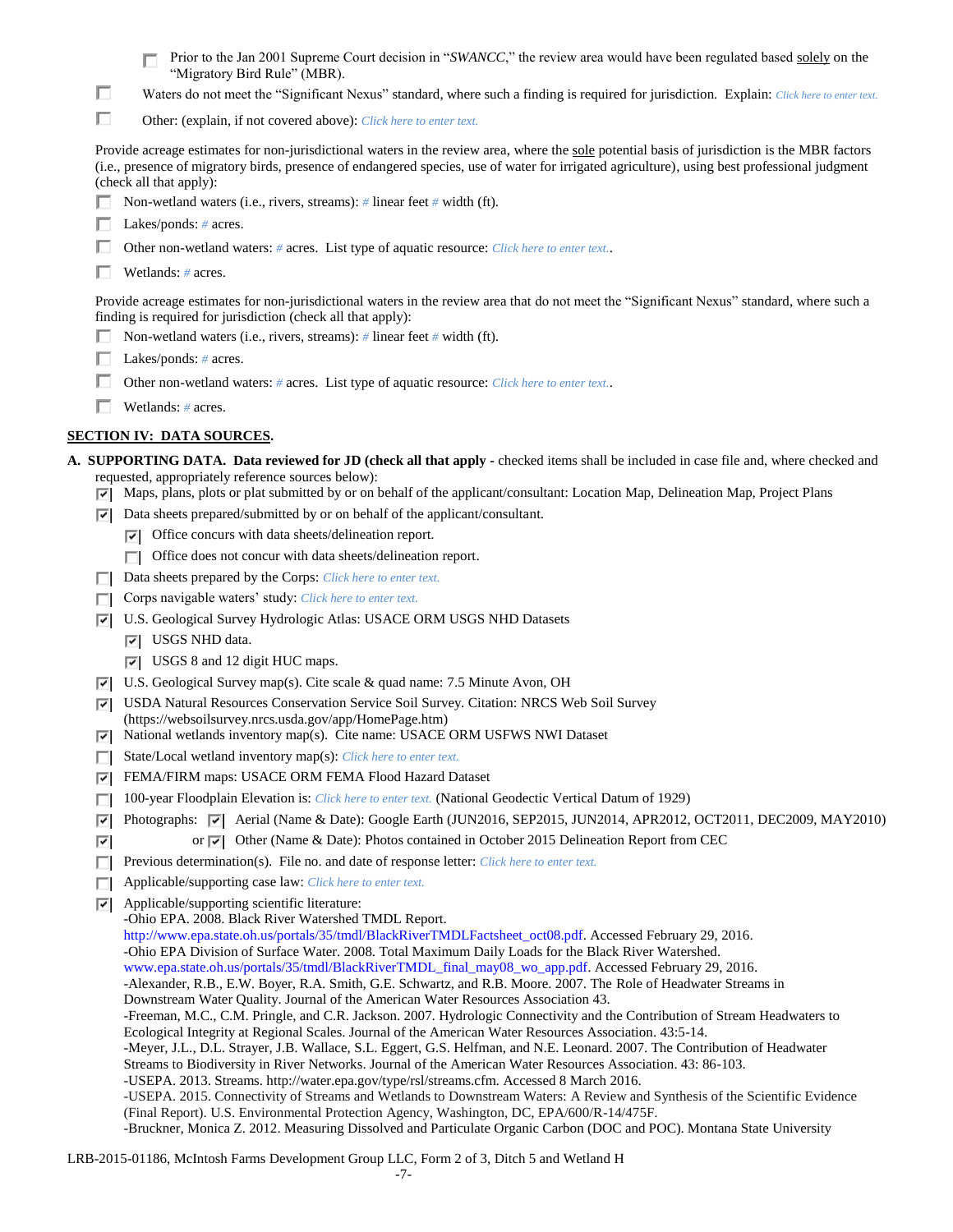Bozeman. http://serc.carleton.edu/microbelife/research\_methods/biogeochemical/organic\_carbon.html. Accessed 8 March 2016.

 $\nabla$  Other information (please specify): USEPA MyWaters [\(https://watersgeo.epa.gov/mwm/\)](https://watersgeo.epa.gov/mwm/), Precipitation Data (www.bestplaces.net/climate/city/ohio/avon)

# **B. ADDITIONAL COMMENTS TO SUPPORT JD:**

The Black River is designated as a Great Lakes Area of Concern (AOC). In the watershed, major municipal and industrial discharges, combined sewer overflows, urban runoff result in high nutrient and organic loads, poor habitat quality, siltation, low dissolved oxygen concentrations, runoff from agricultural land, failing home sewage treatment, and poor stream bank land management are sources of degradation. Among the most visible threats to the Black River is the conversion of farm, forest and stream bank acreage to suburban and commercial uses.

In the French Creek sub-basin, one of only 12 designated rapidly developing watersheds in the state, extensive development is resulting in impacts to water quality (Ohio EPA, 2008). The following actions have been identified for reduction and avoidance of impairments within the Black River Watershed: abate sediment and nutrient loading to surface waters, protect riparian corridors and wetlands, maintain natural flow regimes, address home sewage treatment system impacts, reduction in runoff volume and pollution through stormwater management, discourage unnecessary impervious surfaces, use best management practices for all types of land use, manage livestock access to waters and implement manure management practices, and perform stream restoration to reduce erosion and reconnect streams to natural floodplains (Ohio EPA Division of Surface Water, 2008).

A traceable hydrologic connection exists between on-site Wetland H and Ditch 5 (tributary). The tributary and it's similarly situated wetland ((identified in Section III(B)(3)) have hydrologic connectivity to the Black River, thereby providing a significant nexus between the tributary and its adjacent wetlands and the downstream TNW. Hydrologic connectivity refers to the flow that transports organic matter and nutrients, energy, and aquatic organisms throughout the system (Freeman et al., 2006). The tributary influences the chemistry and physical conditions of the downstream TNW through its hydrologic input, storage, and transport of sediments and energy.

The similarly situated wetland directly affects the nature of the water entering the tributary and its downstream receiving waters, both in quantity and chemical/physical attributes. Ultimately, this affects the downstream TNW, the Black River, as the wetland alters the amount of flow reaching the TNW and furthermore, any additional matter such as nutrients, chemicals, sediments, and pollutants carried in that flow.

In its current state, the tributary relevant reach flows through agricultural land and undeveloped forest. The tributary is maintaining stream functions that affect the downstream TNW including providing perennial flow, sediment transport, flora and fauna habitat, a biotic movement corridor, etc. The tributary in its current state is aiding in reducing known watershed impairments by providing a riparian corridor within a highly developed setting, providing unaltered habitat and undeveloped land, not adding to increased impervious surfaces, maintaining a natural flow regime, and providing a tributary connected to its floodplain.

The adjacent wetland which receives the majority of its hydrologic input via precipitation and runoff from surrounding agricultural land and forested land, serve to retain and filter runoff containing sediment and pollutants such as fertilizers and agricultural chemicals that would ultimately reach the downstream TNW in its absence. Maintenance of the wetland in its undeveloped state prevents impairments from habitat loss; reducing runoff volume as well as sediment and nutrient loading via retention of water within the wetland; and by maintaining undeveloped land free of impervious surfaces.

According to the USEPA (2015), "scientific literature unequivocally demonstrates that streams, individually or cumulatively, exert a strong influence on the integrity of downstream waters" and that "all tributary streams, including perennial, intermittent, and ephemeral streams, are physically, chemically, and biologically connected to downstream" waters. Due to the physical, biological, and chemical connectivity of the tributary and its adjacent wetlands as described above, it has been determined that the tributary and its adjacent wetland have a significant nexus with the downstream TNW, the Black River as the functions and services provided by the tributary and its adjacent wetland provide more than a speculative effect on the physical integrity of the Black River.

Susan Baker Date Project Manager

February 17, 2017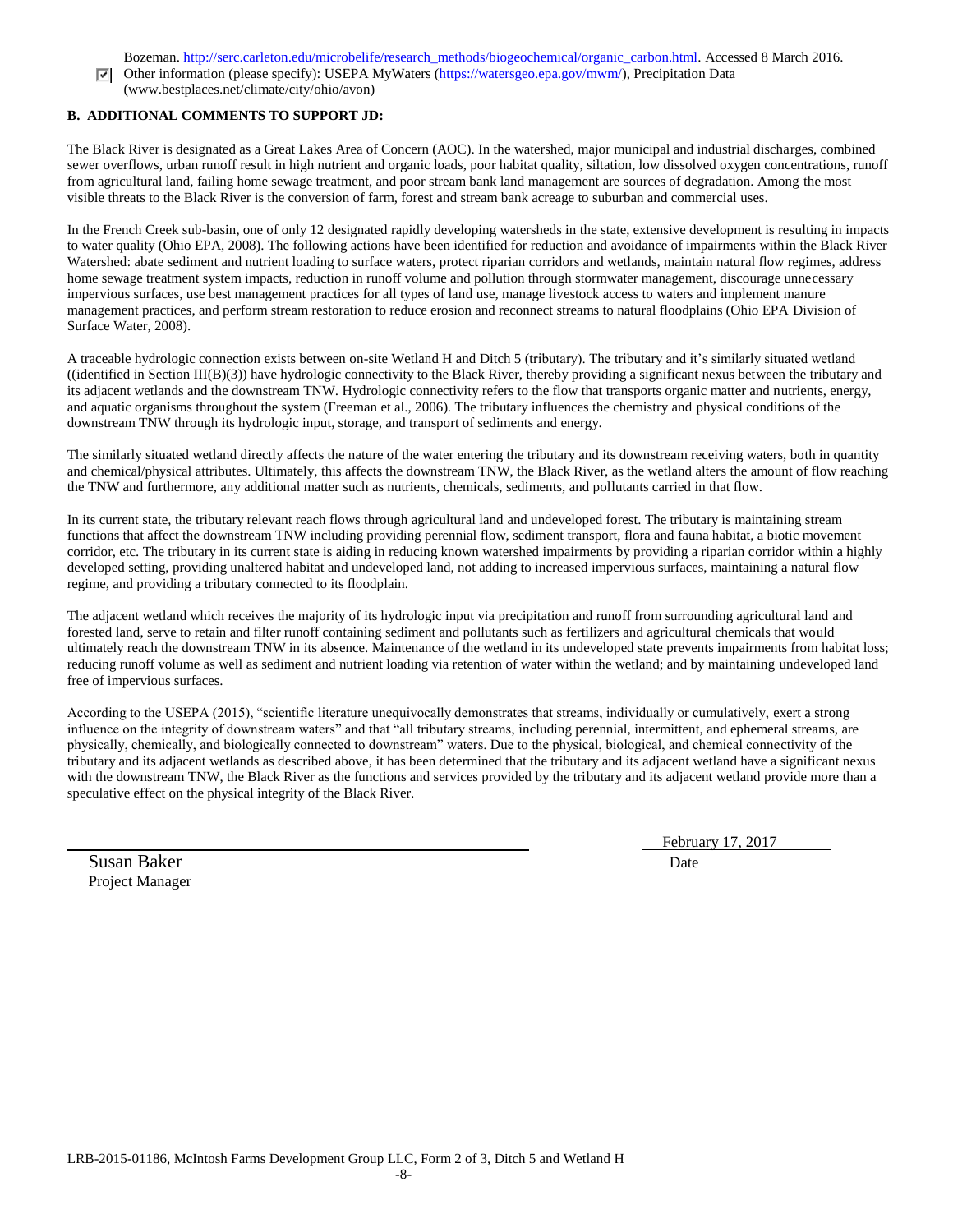### **APPROVED JURISDICTIONAL DETERMINATION FORM U.S. Army Corps of Engineers**

This form should be completed by following the instructions provided in Section IV of the JD Form Instructional Guidebook.

# **SECTION I: BACKGROUND INFORMATION**

# **A. REPORT COMPLETION DATE FOR APPROVED JURISDICTIONAL DETERMINATION (JD): February 17, 2017**

### **B. DISTRICT OFFICE, FILE NAME, AND NUMBER: LRB-2015-01186, McIntosh Farms Development Group LLC, Form 3 of 3, Ditch 6, Non-jurisdictional Ditches 1-4, Non-jurisdictional Swales 1-26**

### **C. PROJECT LOCATION AND BACKGROUND INFORMATION:**

State: Ohio County/parish/borough: Lorain City: Avon Center coordinates of site (lat/long in degree decimal format): Lat. 41.441294 °, Long. -82.063412 ° Universal Transverse Mercator: 17 Name of nearest waterbody: Kline Ditch (off-site) Name of nearest Traditional Navigable Water (TNW) into which the aquatic resource flows: Black River Name of watershed or Hydrologic Unit Code (HUC): 04110001

- ⊽ Check if map/diagram of review area and/or potential jurisdictional areas is/are available upon request.
- Check if other sites (e.g., offsite mitigation sites, disposal sites, etc…) are associated with this action and are recorded on a different П JD form

# **D. REVIEW PERFORMED FOR SITE EVALUATION (CHECK ALL THAT APPLY):**

- ⊽ Office (Desk) Determination. Date: February 17, 2017
- ⊽. Field Determination. Date(s): May 25, 2016

# **SECTION II: SUMMARY OF FINDINGS**

# **A. RHA SECTION 10 DETERMINATION OF JURISDICTION.**

There **are no** "*navigable waters of the U.S.*" within Rivers and Harbors Act (RHA) jurisdiction (as defined by 33 CFR part 329) in the review area. [*Required*]

- Waters subject to the ebb and flow of the tide. п
- Waters are presently used, or have been used in the past, or may be susceptible for use to transport interstate or foreign commerce. П Explain: *Click here to enter text.*

# **B. CWA SECTION 404 DETERMINATION OF JURISDICTION.**

There **are** "*waters of the U.S.*" within Clean Water Act (CWA) jurisdiction (as defined by 33 CFR part 328) in the review area. *[Required]*

**1. Waters of the U.S.**

 $\overline{a}$ 

- **a. Indicate presence of waters of U.S. in review area (check all that apply): 1**
- п TNWs, including territorial seas
- п Wetlands adjacent to TNWs
- ⊽ Relatively permanent waters<sup>2</sup> (RPWs) that flow directly or indirectly into TNWs
- г Non-RPWs that flow directly or indirectly into TNWs
- Wetlands directly abutting RPWs that flow directly or indirectly into TNWs п
- г Wetlands adjacent to but not directly abutting RPWs that flow directly or indirectly into TNWs
- ┍ Wetlands adjacent to non-RPWs that flow directly or indirectly into TNWs
- п Impoundments of jurisdictional waters
- Isolated (interstate or intrastate) waters, including isolated wetlands п
	- **b. Identify (estimate) size of waters of the U.S. in the review area:** Non-wetland waters: 1100 linear feet: 4 width (ft) and/or *#* acres. Wetlands: *#* acres.
	- **c. Limits (boundaries) of jurisdiction** based on: *Choose an item.*

Elevation of established OHWM (if known): *Click here to enter text.*

- **2. Non-regulated waters/wetlands (check if applicable): 3**
- Potentially jurisdictional waters and/or wetlands were assessed within the review area and determined to be not jurisdictional. Explain: Ditch 1, Ditch 2, Ditch 3, and Ditch 4 are all non-jurisdictional aquatic resources. Ditches 1 through 4 were dug wholly in uplands, are draining wholly uplands, and have less than relatively permanent flow. Ditches 1 through 4 flow ephemerally only during and after

LRB-2015-01186, McIntosh Farms Development Group LLC, Form 3 of 3, Ditch 6, Non-jurisdictional Ditches 1-4, Non-jurisdictional Swales 1-  $26$ 

 $<sup>1</sup>$  Boxes checked below shall be supported by completing the appropriate sections in Section III below.</sup>

<sup>&</sup>lt;sup>2</sup> For purposes of this form, an RPW is defined as a tributary that is not a TNW and that typically flows year-round or has continuous flow at least "seasonally" (e.g., typically 3 months). <sup>3</sup> Supporting documentation is presented in Section III.F.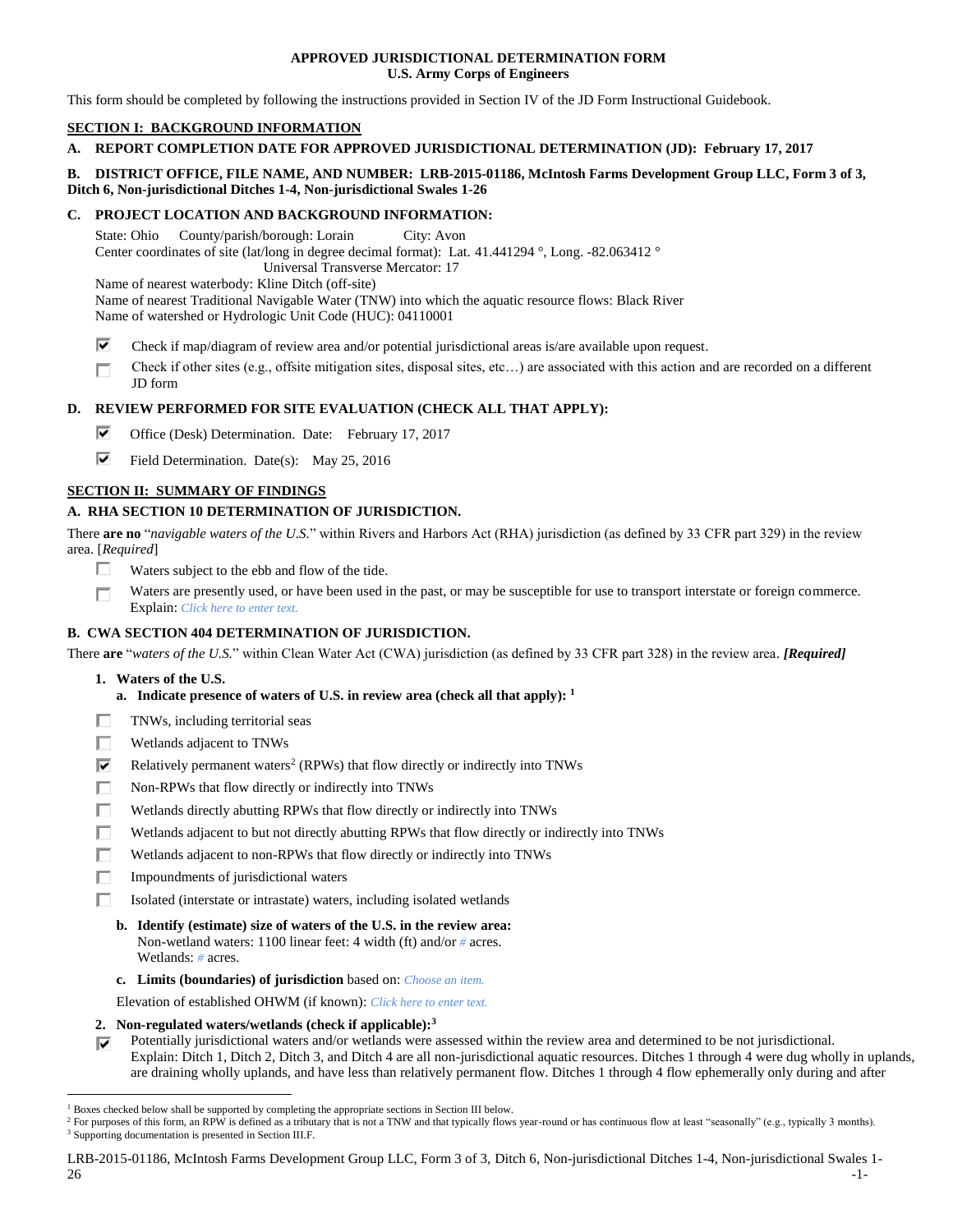precipitation events and snowmelt. Ditches 1 through 4 do not connect two or more other waters of the U.S. Ditches 1 through 4 are not captured tributaries; Ditches 1 through 4 were constructed for agricultural drainage purposes. As per the 1986 Regulations Preamble, 2007 U.S. Army Corps of Engineers Jurisdictional Determination Form Instructional Guidebook, and the 2008 Rapanos Guidance, Ditches 1 through 4 are not considered waters of the U.S.

Swales 1 through 26 are very slight linear depressions on the landscape. Some of the swales appeared to be erosional features while others appeared to be man-made drainage features. All 26 swales lacked any clear indicators of ordinary high water mark and also did not meet wetland criteria. As per the 2008 Rapanos Guidance, 2007 U.S. Army Corps of Engineers Jurisdictional Determination Form Instructional Guidebook, and 33CFR328.4 (Limits of Jurisdiction), Swales 1 through 26 do not meet the definition of waters of the U.S. and therefore are not considered waters of the U.S.

### **SECTION III: CWA ANALYSIS**

### **A. TNWs AND WETLANDS ADJACENT TO TNWs**

**The agencies will assert jurisdiction over TNWs and wetlands adjacent to TNWs. If the aquatic resource is a TNW, complete Section III.A.1 and Section III.D.1. only; if the aquatic resource is a wetland adjacent to a TNW, complete Sections III.A.1 and 2 and Section III.D.1.; otherwise, see Section III.B below**.

**1. TNW** 

Identify TNW: *Click here to enter text.*

Summarize rationale supporting determination: *Click here to enter text.*

#### **2. Wetland adjacent to TNW**

Summarize rationale supporting conclusion that wetland is "adjacent": *Click here to enter text.*

### **B. CHARACTERISTICS OF TRIBUTARY (THAT IS NOT A TNW) AND ITS ADJACENT WETLANDS (IF ANY):**

**This section summarizes information regarding characteristics of the tributary and its adjacent wetlands, if any, and it helps determine whether or not the standards for jurisdiction established under Rapanos have been met.** 

**The agencies will assert jurisdiction over non-navigable tributaries of TNWs where the tributaries are "relatively permanent waters" (RPWs), i.e. tributaries that typically flow year-round or have continuous flow at least seasonally (e.g., typically 3 months). A wetland that directly abuts an RPW is also jurisdictional. If the aquatic resource is not a TNW, but has year-round (perennial) flow, skip to Section III.D.2. If the aquatic resource is a wetland directly abutting a tributary with perennial flow, skip to Section III.D.4.**

**A wetland that is adjacent to but that does not directly abut an RPW requires a significant nexus evaluation. Corps districts and EPA regions will include in the record any available information that documents the existence of a significant nexus between a relatively permanent tributary that is not perennial (and its adjacent wetlands if any) and a traditional navigable water, even though a significant nexus finding is not required as a matter of law.**

**If the waterbody<sup>4</sup> is not an RPW, or a wetland directly abutting an RPW, a JD will require additional data to determine if the waterbody has a significant nexus with a TNW. If the tributary has adjacent wetlands, the significant nexus evaluation must consider the tributary in combination with all of its adjacent wetlands. This significant nexus evaluation that combines, for analytical purposes, the tributary and all of its adjacent wetlands is used whether the review area identified in the JD request is the tributary, or its adjacent wetlands, or both. If the JD covers a tributary with adjacent wetlands, complete Section III.B.1 for the tributary, Section III.B.2 for any onsite wetlands, and Section III.B.3 for all wetlands adjacent to that tributary, both onsite and offsite. The determination whether a significant nexus exists is determined in Section III.C below.**

#### **1. Characteristics of non-TNWs that flow directly or indirectly into TNW**

**(i) General Area Conditions:**

Watershed size: *# Choose an item.* Drainage area: *# Choose an item.*

Average annual rainfall: *#* inches Average annual snowfall: *#* inches

# **(ii) Physical Characteristics:**

- (a) Relationship with TNW:
	- Tributary flows directly into TNW.

п. Tributary flows through *Choose an item.* tributaries before entering TNW.

Project waters are *Choose an item.* river miles from TNW. Project waters are *Choose an item.* river miles from RPW. Project waters are *Choose an item.* aerial (straight) miles from TNW. Project waters are *Choose an item.* aerial (straight) miles from RPW. Project waters cross or serve as state boundaries. Explain: *Click here to enter text.*

 $\overline{a}$ <sup>4</sup> Note that the Instructional Guidebook contains additional information regarding swales, ditches, washes, and erosional features generally and in the arid West.

LRB-2015-01186, McIntosh Farms Development Group LLC, Form 3 of 3, Ditch 6, Non-jurisdictional Ditches 1-4, Non-jurisdictional Swales 1-  $26$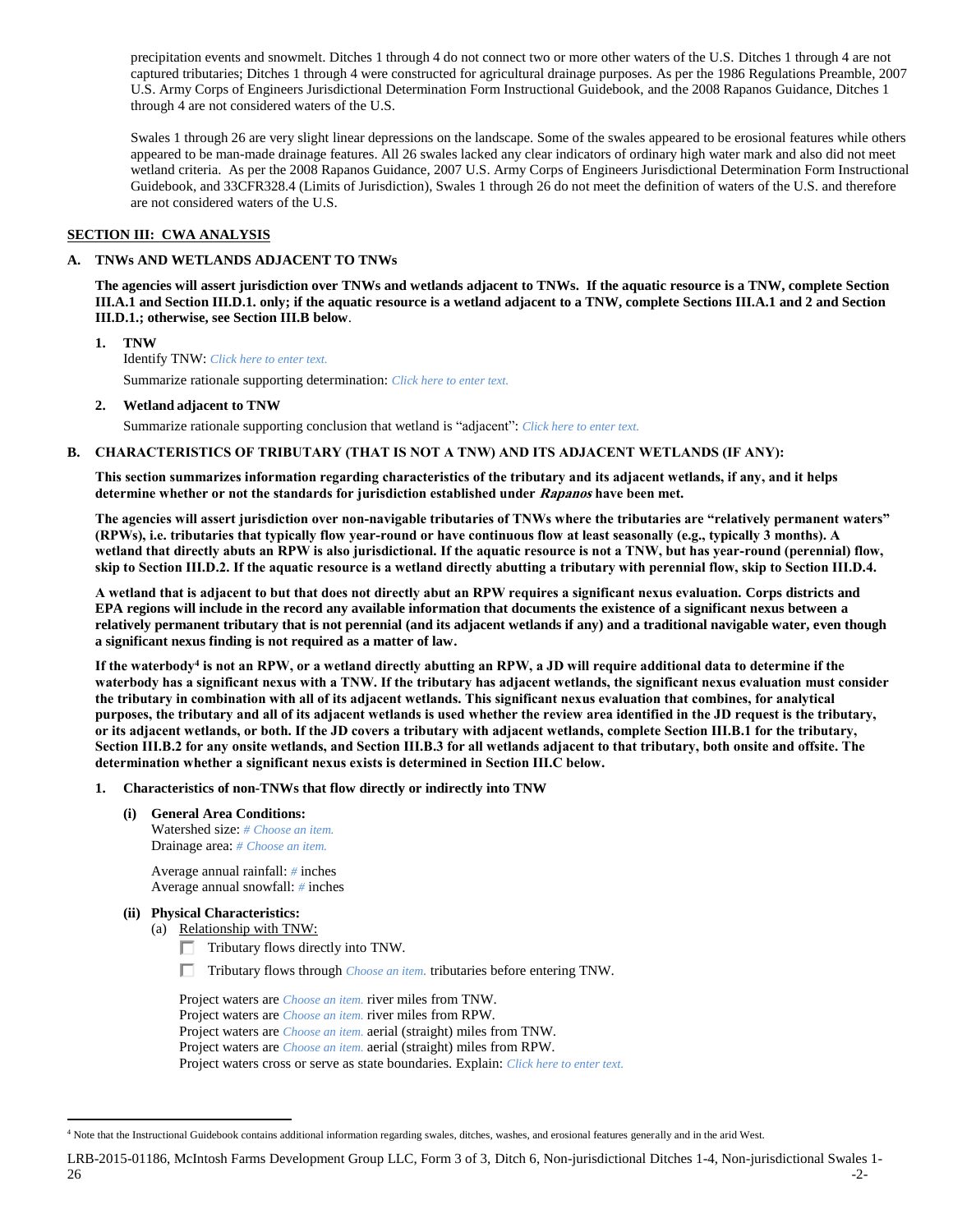Identify flow route to TNW<sup>5</sup>: Click here to enter text. Tributary stream order, if known: *Click here to enter text.*

- (b) General Tributary Characteristics (check all that apply):
	- **Tributary** is:  $\Box$  Natural
		- П Artificial (man-made). Explain: *Click here to enter text.*

П Manipulated (man-altered). Explain: *Click here to enter text.*

**Tributary** properties with respect to top of bank (estimate):

| Average width: $#$ feet              |
|--------------------------------------|
| Average depth: $#$ feet              |
| Average side slopes: Choose an item. |

Primary tributary substrate composition (check all that apply):

| $\Box$ Silts   | $\Box$ Sands                                               | Concrete    |
|----------------|------------------------------------------------------------|-------------|
| $\Box$ Cobbles | $\Box$ Gravel                                              | $\Box$ Muck |
| $\Box$ Bedrock | <b>Negetation.</b> Type/% cover: Click here to enter text. |             |

Other. Explain: *Click here to enter text.*

Tributary condition/stability [e.g., highly eroding, sloughing banks]. Explain: *Click here to enter text.* Presence of run/riffle/pool complexes. Explain: *Click here to enter text.* Tributary geometry: *Choose an item.* Tributary gradient (approximate average slope): *#*%

 $(c)$ 

| Flow:                                                                                                                  |                                                                                                                  |
|------------------------------------------------------------------------------------------------------------------------|------------------------------------------------------------------------------------------------------------------|
| Tributary provides for: <i>Choose an item.</i>                                                                         |                                                                                                                  |
| Estimate average number of flow events in review area/year: Choose an item.                                            |                                                                                                                  |
| Describe flow regime: Click here to enter text.<br>Other information on duration and volume: Click here to enter text. |                                                                                                                  |
|                                                                                                                        |                                                                                                                  |
| <b>Surface flow is:</b> <i>Choose an item.</i> <b>Characteristics:</b> <i>Click here to enter text.</i>                |                                                                                                                  |
| <b>Subsurface flow:</b> Choose an item. Explain findings: Click here to enter text.                                    |                                                                                                                  |
| Dye (or other) test performed: Click here to enter text.                                                               |                                                                                                                  |
| Tributary has (check all that apply):                                                                                  |                                                                                                                  |
| Bed and banks                                                                                                          |                                                                                                                  |
| OHWM <sup>6</sup> (check all indicators that apply):                                                                   |                                                                                                                  |
| clear, natural line impressed on the bank $\Box$                                                                       | the presence of litter and debris                                                                                |
| changes in the character of soil                                                                                       | destruction of terrestrial vegetation                                                                            |
| shelving                                                                                                               | the presence of wrack line                                                                                       |
| vegetation matted down, bent, or absent                                                                                | sediment sorting                                                                                                 |
| leaf litter disturbed or washed away                                                                                   | scour                                                                                                            |
| sediment deposition                                                                                                    | multiple observed or predicted flow events                                                                       |
| water staining                                                                                                         | abrupt change in plant community Click here to enter text.                                                       |
| other (list): Click here to enter text.                                                                                |                                                                                                                  |
| Discontinuous OHWM. <sup>7</sup> Explain: Click here to enter text.                                                    |                                                                                                                  |
|                                                                                                                        | If factors other than the OHWM were used to determine lateral extent of CWA jurisdiction (check all that apply): |
| High Tide Line indicated by:                                                                                           | Mean High Water Mark indicated by:                                                                               |
| oil or scum line along shore objects                                                                                   | survey to available datum;                                                                                       |

- $\Box$  fine shell or debris deposits (foreshore)  $\Box$  physical markings;
	- $\Box$  physical markings/characteristics  $\Box$  vegetation lines/changes in vegetation types.
	- $\Box$  tidal gauges

 $\overline{a}$ 

other (list): *Click here to enter text.*

<sup>5</sup> Flow route can be described by identifying, e.g., tributary a, which flows through the review area, to flow into tributary b, which then flows into TNW.

<sup>6</sup>A natural or man-made discontinuity in the OHWM does not necessarily sever jurisdiction (e.g., where the stream temporarily flows underground, or where the OHWM has been removed by development or agricultural practices). Where there is a break in the OHWM that is unrelated to the waterbody's flow regime (e.g., flow over a rock outcrop or through a culvert), the agencies will look for indicators of flow above and below the break. 7 Ibid.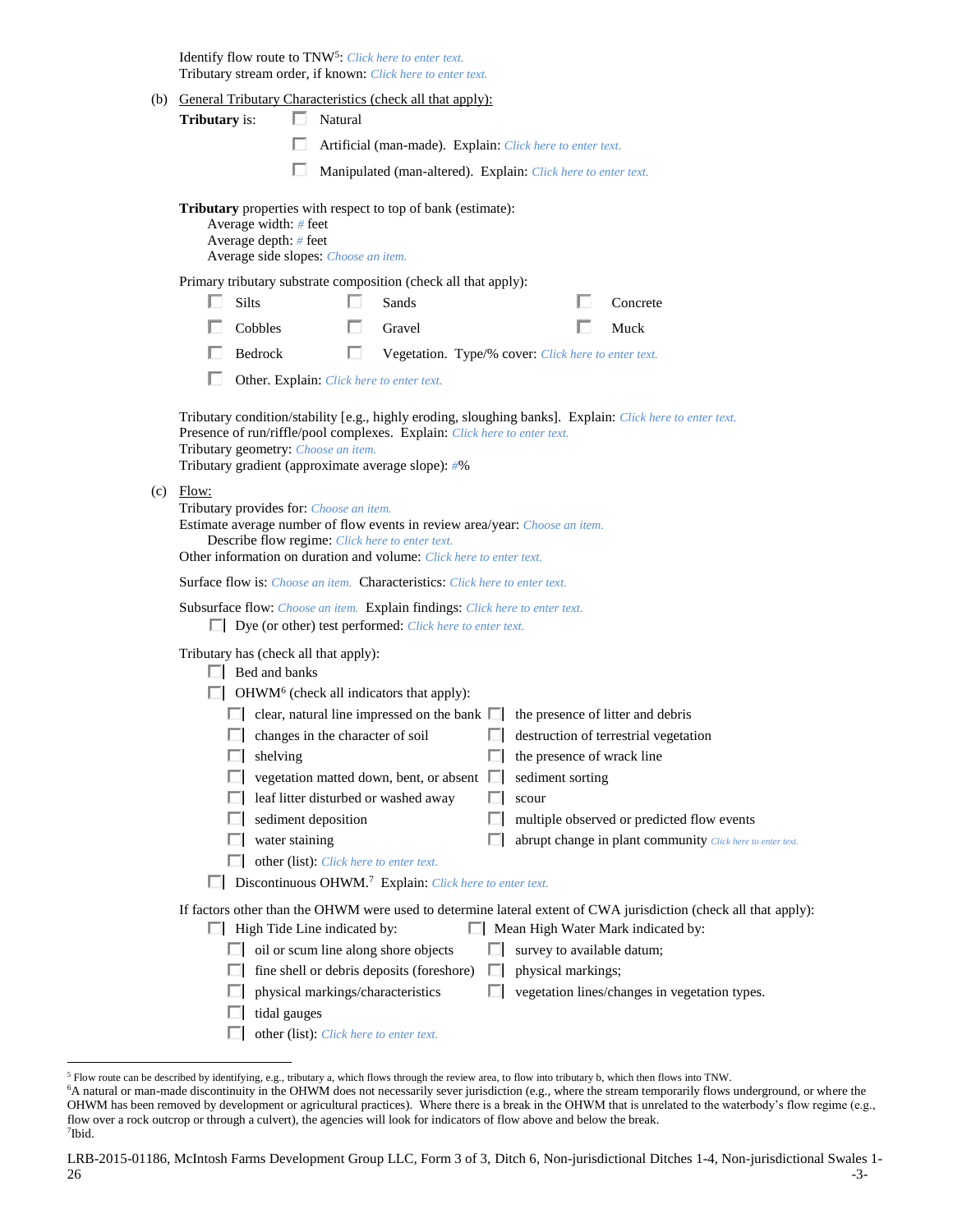Characterize tributary (e.g., water color is clear, discolored, oily film; water quality; general watershed characteristics, etc.). Explain: *Click here to enter text.*

Identify specific pollutants, if known: *Click here to enter text.*

#### **(iv) Biological Characteristics. Channel supports (check all that apply):**

- Riparian corridor. Characteristics (type, average width): *Click here to enter text.*
- Wetland fringe. Characteristics: *Click here to enter text.*
- $\Box$  Habitat for:
	- Federally Listed species. Explain findings: *Click here to enter text*.
	- Fish/spawn areas. Explain findings: *Click here to enter text.*
	- Other environmentally-sensitive species. Explain findings: *Click here to enter text.*
	- Aquatic/wildlife diversity. Explain findings: *Click here to enter text.*

#### **2. Characteristics of wetlands adjacent to non-TNW that flow directly or indirectly into TNW**

#### **(i) Physical Characteristics:**

(a) General Wetland Characteristics:

Properties: Wetland size: *#* acres Wetland type. Explain: *Click here to enter text.* Wetland quality. Explain: *Click here to enter text.* Project wetlands cross or serve as state boundaries. Explain: *Click here to enter text.*

(b) General Flow Relationship with Non-TNW:

Flow is: *Choose an item.* Explain: *Click here to enter text.*

Surface flow is: *Choose an item.* Characteristics: *Click here to enter text.*

Subsurface flow: *Choose an item.* Explain findings: *Click here to enter text.* Dye (or other) test performed: *Click here to enter text.*

- (c) Wetland Adjacency Determination with Non-TNW:
	- $\Box$  Directly abutting
	- $\Box$  Not directly abutting
		- Discrete wetland hydrologic connection. Explain: *Click here to enter text.*
		- Ecological connection. Explain: *Click here to enter text.*
		- Separated by berm/barrier. Explain: *Click here to enter text.*

#### (d) Proximity (Relationship) to TNW

Project wetlands are *Choose an item.* river miles from TNW. Project waters are *Choose an item.* aerial (straight) miles from TNW. Flow is from: *Choose an item.* Estimate approximate location of wetland as within the *Choose an item.* floodplain.

#### **(ii) Chemical Characteristics:**

Characterize wetland system (e.g., water color is clear, brown, oil film on surface; water quality; general watershed characteristics; etc.). Explain: *Click here to enter text.*

Identify specific pollutants, if known: *Click here to enter text.*

#### **(iii) Biological Characteristics. Wetland supports (check all that apply):**

- Riparian buffer. Characteristics (type, average width): *Click here to enter text.*
- Vegetation type/percent cover. Explain: *Click here to enter text.*
- $\Box$  Habitat for:
	- Federally Listed species. Explain findings: *Click here to enter text.*
	- Fish/spawn areas. Explain findings: *Click here to enter text.*
	- Other environmentally-sensitive species. Explain findings: *Click here to enter text.*
	- Aquatic/wildlife diversity. Explain findings: *Click here to enter text.*

### **3. Characteristics of all wetlands adjacent to the tributary (if any)**

All wetland(s) being considered in the cumulative analysis: *Choose an item.*

Approximately (*#*) acres in total are being considered in the cumulative analysis.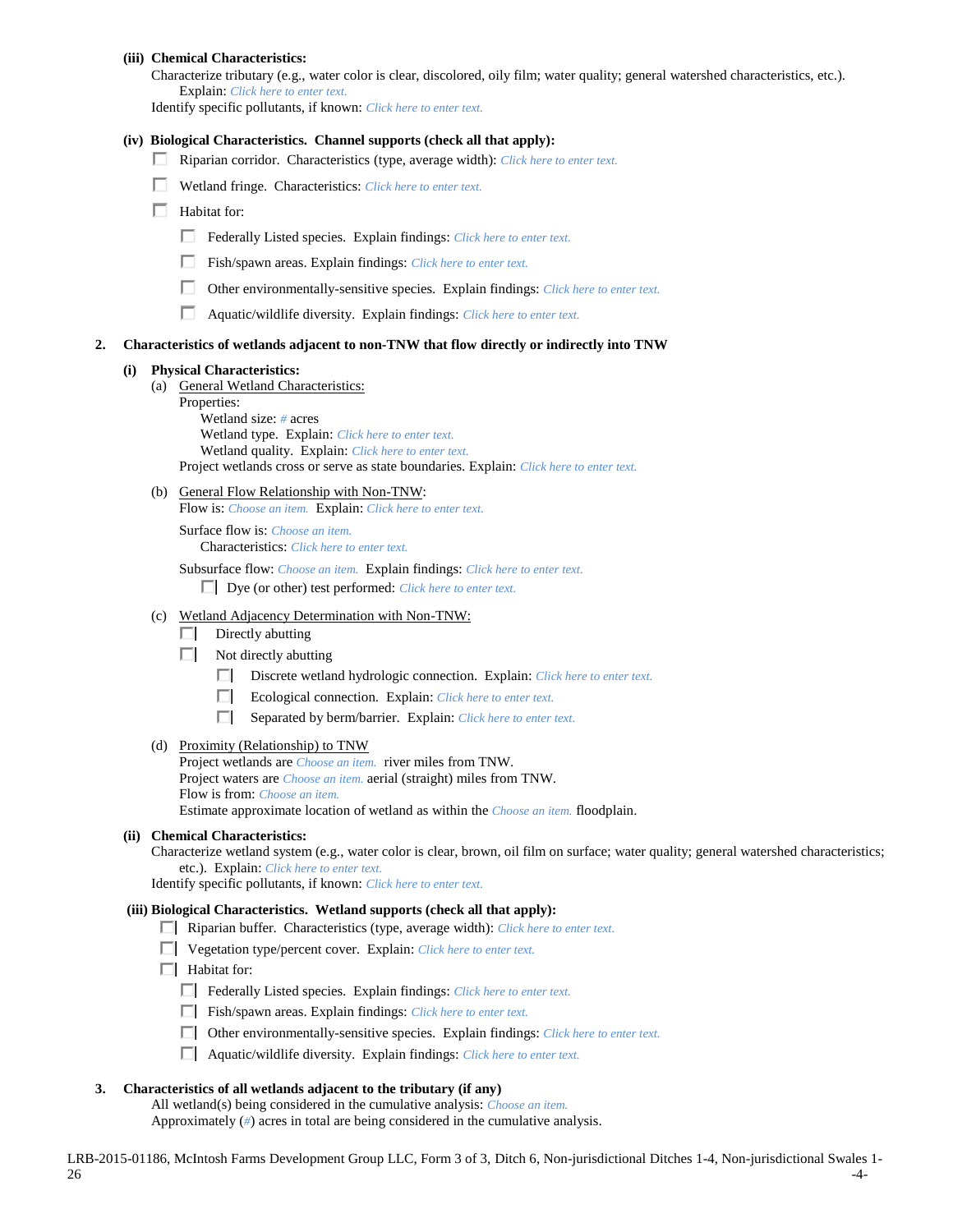For each wetland, specify the following:

| Directly abuts? $(Y/N)$ | Size (in acres) | Directly abuts? $(Y/N)$ | Size (in acres) |
|-------------------------|-----------------|-------------------------|-----------------|
|                         |                 | Y/N                     |                 |
| Y/N                     |                 | Y/N                     |                 |
| Y/N                     |                 | Y/N                     |                 |
|                         |                 | V/N                     |                 |

Summarize overall biological, chemical and physical functions being performed: *Click here to enter text.*

### **C. SIGNIFICANT NEXUS DETERMINATION**

**A significant nexus analysis will assess the flow characteristics and functions of the tributary itself and the functions performed by any wetlands adjacent to the tributary to determine if they significantly affect the chemical, physical, and biological integrity of a TNW. For each of the following situations, a significant nexus exists if the tributary, in combination with all of its adjacent wetlands, has more than a speculative or insubstantial effect on the chemical, physical and/or biological integrity of a TNW. Considerations when evaluating significant nexus include, but are not limited to the volume, duration, and frequency of the flow of water in the tributary and its proximity to a TNW, and the functions performed by the tributary and all its adjacent wetlands. It is not appropriate to determine significant nexus based solely on any specific threshold of distance (e.g. between a tributary and its adjacent wetland or between a tributary and the TNW). Similarly, the fact an adjacent wetland lies within or outside of a floodplain is not solely determinative of significant nexus.** 

#### **Draw connections between the features documented and the effects on the TNW, as identified in the** *Rapanos* **Guidance and discussed in the Instructional Guidebook. Factors to consider include, for example:**

- Does the tributary, in combination with its adjacent wetlands (if any), have the capacity to carry pollutants or flood waters to TNWs, or to reduce the amount of pollutants or flood waters reaching a TNW?
- Does the tributary, in combination with its adjacent wetlands (if any), provide habitat and lifecycle support functions for fish and other species, such as feeding, nesting, spawning, or rearing young for species that are present in the TNW?
- Does the tributary, in combination with its adjacent wetlands (if any), have the capacity to transfer nutrients and organic carbon that support downstream foodwebs?
- Does the tributary, in combination with its adjacent wetlands (if any), have other relationships to the physical, chemical, or biological integrity of the TNW?

### *Note: the above list of considerations is not inclusive and other functions observed or known to occur should be documented below:*

- **1. Significant nexus findings for non-RPW that has no adjacent wetlands and flows directly or indirectly into TNWs.** Explain findings of presence or absence of significant nexus below, based on the tributary itself, then go to Section III.D: *Click here to enter text.*
- **2. Significant nexus findings for non-RPW and its adjacent wetlands, where the non-RPW flows directly or indirectly into TNWs.**  Explain findings of presence or absence of significant nexus below, based on the tributary in combination with all of its adjacent wetlands, then go to Section III.D: *Click here to enter text.*
- **3. Significant nexus findings for wetlands adjacent to an RPW but that do not directly abut the RPW.** Explain findings of presence or absence of significant nexus below, based on the tributary in combination with all of its adjacent wetlands, then go to Section III.D: *Click here to enter text.*

# **D. DETERMINATIONS OF JURISDICTIONAL FINDINGS. THE SUBJECT WATERS/WETLANDS ARE (CHECK ALL THAT APPLY):**

- **1. TNWs and Adjacent Wetlands.** Check all that apply and provide size estimates in review area:
	- TNWs: *#* linear feet *#* width (ft), Or, *#* acres.
	- Wetlands adjacent to TNWs: *#* acres.

# **2. RPWs that flow directly or indirectly into TNWs.**

- Tributaries of TNWs where tributaries typically flow year-round are jurisdictional. Provide data and rationale indicating that tributary is perennial: **Ditch 6 was flowing steadily (~1-2 feet water depth) at the time of the May 2016 site visit and flow was visible in the September 2015 Delineation Report photographs. Flow is visible in the channel during both leaf-on and leafoff conditions and during multiple years of aerial photos. Ditch 6 flows year round with no break except during drought conditions. Ditch 6 flows into Stream 1. Stream 1 flows north off-site into Kline Ditch, continues north into French Creek, and ultimately flows in a westerly direction into the Black River.**
- Tributaries of TNW where tributaries have continuous flow "seasonally" (e.g., typically three months each year) are jurisdictional. Data supporting this conclusion is provided at Section III.B. Provide rationale indicating that tributary flows seasonally: *Click here to enter text.*.

Provide estimates for jurisdictional waters in the review area (check all that apply):

- **Tributary waters: 1100 linear feet 4 width (ft).**
- Other non-wetland waters: *#* acres.

Identify type(s) of waters: *Click here to enter text.*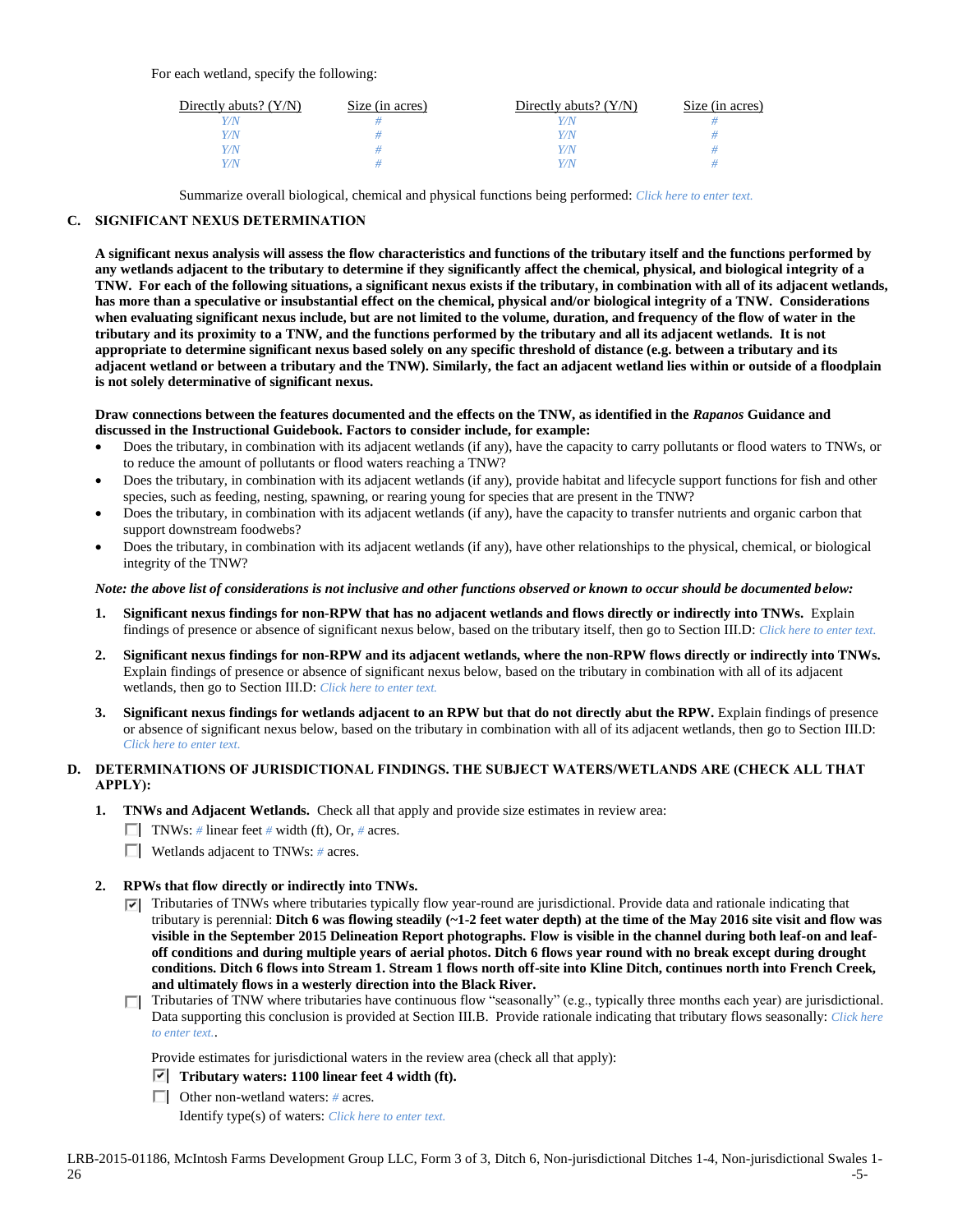### **3. Non-RPWs<sup>8</sup> that flow directly or indirectly into TNWs.**

 $\Box$  Waterbody that is not a TNW or an RPW, but flows directly or indirectly into a TNW, and it has a significant nexus with a TNW is jurisdictional. Data supporting this conclusion is provided at Section III.C.

Provide estimates for jurisdictional waters within the review area (check all that apply):

- **Tributary waters:** # linear feet # width (ft).
- Other non-wetland waters: *#* acres.
	- Identify type(s) of waters: *Click here to enter text.*
- **4. Wetlands directly abutting an RPW that flow directly or indirectly into TNWs.**
	- $\Box$  Wetlands directly abut RPW and thus are jurisdictional as adjacent wetlands.
		- $\Box$  Wetlands directly abutting an RPW where tributaries typically flow year-round. Provide data and rationale indicating that tributary is perennial in Section III.D.2, above. Provide rationale indicating that wetland is directly abutting an RPW: *Click here to enter text.*
		- Wetlands directly abutting an RPW where tributaries typically flow "seasonally." Provide data indicating that tributary is seasonal in Section III.B and rationale in Section III.D.2, above. Provide rationale indicating that wetland is directly abutting an RPW: *Click here to enter text.*

Provide acreage estimates for jurisdictional wetlands in the review area: *#* acres.

- **5. Wetlands adjacent to but not directly abutting an RPW that flow directly or indirectly into TNWs.**
	- $\Box$  Wetlands that do not directly abut an RPW, but when considered in combination with the tributary to which they are adjacent and with similarly situated adjacent wetlands, have a significant nexus with a TNW are jurisidictional. Data supporting this conclusion is provided at Section III.C.

Provide acreage estimates for jurisdictional wetlands in the review area: *#* acres.

- **6. Wetlands adjacent to non-RPWs that flow directly or indirectly into TNWs.** 
	- Wetlands adjacent to such waters, and have when considered in combination with the tributary to which they are adjacent П and with similarly situated adjacent wetlands, have a significant nexus with a TNW are jurisdictional. Data supporting this conclusion is provided at Section III.C.

Provide estimates for jurisdictional wetlands in the review area: *#* acres.

**7. Impoundments of jurisdictional waters. 9**

As a general rule, the impoundment of a jurisdictional tributary remains jurisdictional.

- Demonstrate that impoundment was created from "waters of the U.S.," or
- Demonstrate that water meets the criteria for one of the categories presented above (1-6), or
- Demonstrate that water is isolated with a nexus to commerce (see E below).
- **E. ISOLATED [INTERSTATE OR INTRA-STATE] WATERS, INCLUDING ISOLATED WETLANDS, THE USE, DEGRADATION OR DESTRUCTION OF WHICH COULD AFFECT INTERSTATE COMMERCE, INCLUDING ANY SUCH WATERS (CHECK ALL THAT APPLY):<sup>10</sup>**
	- $\Box$  which are or could be used by interstate or foreign travelers for recreational or other purposes.
	- $\Box$  from which fish or shellfish are or could be taken and sold in interstate or foreign commerce.
	- $\Box$  which are or could be used for industrial purposes by industries in interstate commerce.
	- Interstate isolated waters.Explain: *Click here to enter text.*
	- Other factors.Explain: *Click here to enter text.*

#### **Identify water body and summarize rationale supporting determination:** *Click here to enter text.*

Provide estimates for jurisdictional waters in the review area (check all that apply):

- Tributary waters:  $\#$  linear feet  $\#$  width (ft).
- Other non-wetland waters: *#* acres.

Identify type(s) of waters: *Click here to enter text.*

Wetlands: *#* acres.

#### **F. NON-JURISDICTIONAL WATERS, INCLUDING WETLANDS (CHECK ALL THAT APPLY):**

- If potential wetlands were assessed within the review area, these areas did not meet the criteria in the 1987 Corps of Engineers Wetland Delineation Manual and/or appropriate Regional Supplements.
- П Review area included isolated waters with no substantial nexus to interstate (or foreign) commerce.

 $\overline{a}$ 

<sup>8</sup>See Footnote # 3.

<sup>&</sup>lt;sup>9</sup> To complete the analysis refer to the key in Section III.D.6 of the Instructional Guidebook.

<sup>&</sup>lt;sup>10</sup> Prior to asserting or declining CWA jurisdiction based solely on this category, Corps Districts will elevate the action to Corps and EPA HQ for review consistent with the process described in the Corps/EPA *Memorandum Regarding CWA Act Jurisdiction Following Rapanos.*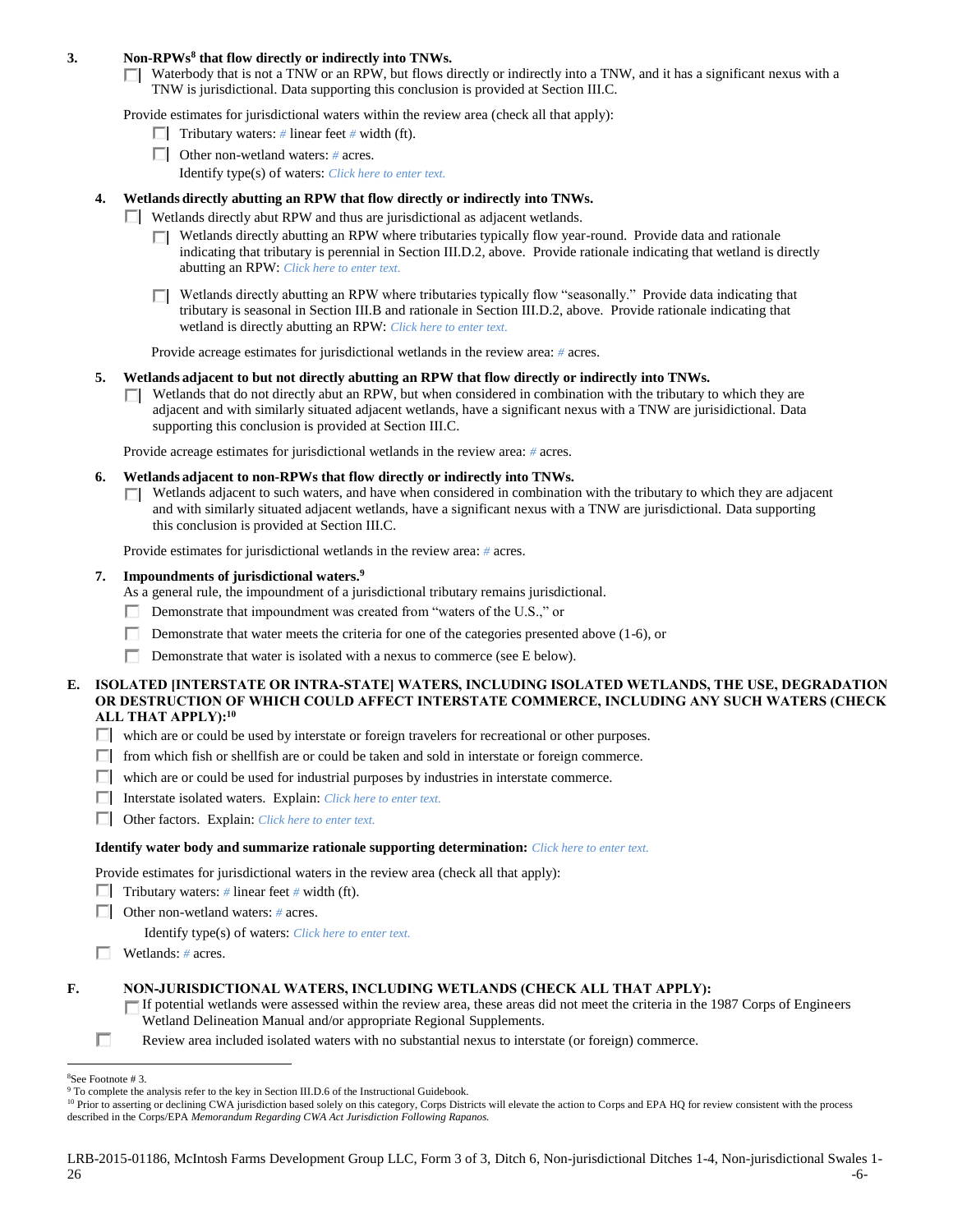П. Prior to the Jan 2001 Supreme Court decision in "*SWANCC*," the review area would have been regulated based solely on the "Migratory Bird Rule" (MBR).

П Waters do not meet the "Significant Nexus" standard, where such a finding is required for jurisdiction. Explain: *Click here to enter text.* 

**Other: (explain, if not covered above): Ditch 1, Ditch 2, Ditch 3, and Ditch 4 are all non-jurisdictional aquatic resources.**  ⊽ **Ditches 1 through 4 were dug wholly in uplands, are draining wholly uplands, and have less than relatively permanent flow. Ditches 1 through 4 flow ephemerally only during and after precipitation events and snowmelt. Ditches 1 through 4 do not connect two or more other waters of the U.S. Ditches 1 through 4 are not captured tributaries; Ditches 1 through 4 were constructed for agricultural drainage purposes. As per the 1986 Regulations Preamble, 2007 U.S. Army Corps of Engineers Jurisdictional Determination Form Instructional Guidebook, and the 2008 Rapanos Guidance, Ditches 1 through 4 are not considered waters of the U.S.** 

**Swales 1 through 26 are very slight linear depressions on the landscape. Some of the swales appeared to be erosional features while others appeared to be man-made drainage features. All 26 swales lacked any clear indicators of ordinary high water mark and also did not meet wetland criteria. As per the 2008 Rapanos Guidance, 2007 U.S. Army Corps of Engineers Jurisdictional Determination Form Instructional Guidebook, and 33CFR328.4 (Limits of Jurisdiction), Swales 1 through 26 do not meet the definition of waters of the U.S. and therefore are not considered waters of the U.S.** 

Provide acreage estimates for non-jurisdictional waters in the review area, where the sole potential basis of jurisdiction is the MBR factors (i.e., presence of migratory birds, presence of endangered species, use of water for irrigated agriculture), using best professional judgment (check all that apply):

- Non-wetland waters (i.e., rivers, streams): *#* linear feet *#* width (ft).
- Lakes/ponds: *#* acres.
- Other non-wetland waters: *#* acres. List type of aquatic resource: *Click here to enter text.*.
- Wetlands: *#* acres.

Provide acreage estimates for non-jurisdictional waters in the review area that do not meet the "Significant Nexus" standard, where such a finding is required for jurisdiction (check all that apply):

- Non-wetland waters (i.e., rivers, streams): *#* linear feet *#* width (ft).
- Lakes/ponds: *#* acres.
- Other non-wetland waters: *#* acres. List type of aquatic resource: *Click here to enter text.*.
- Wetlands: *#* acres.

#### **SECTION IV: DATA SOURCES.**

|  | <b>A. SUPPORTING DATA. Data reviewed for JD (check all that apply -</b> checked items shall be included in case file and, where checked and |  |  |  |
|--|---------------------------------------------------------------------------------------------------------------------------------------------|--|--|--|
|  | requested, appropriately reference sources below):                                                                                          |  |  |  |

- $\nabla$  Maps, plans, plots or plat submitted by or on behalf of the applicant/consultant: Location Map, Delineation Map, Project Plans
- $\triangledown$  Data sheets prepared/submitted by or on behalf of the applicant/consultant.
	- $|\nabla|$  Office concurs with data sheets/delineation report.
	- $\Box$  Office does not concur with data sheets/delineation report.
- Data sheets prepared by the Corps: *Click here to enter text.*
- Corps navigable waters' study: *Click here to enter text.*
- U.S. Geological Survey Hydrologic Atlas: USACE ORM USGS NHD Datasets
	- **V** USGS NHD data.

⊽

- USGS 8 and 12 digit HUC maps.
- U.S. Geological Survey map(s). Cite scale & quad name: 7.5 Minute Avon, OH
- USDA Natural Resources Conservation Service Soil Survey. Citation: NRCS Web Soil Survey (https://websoilsurvey.nrcs.usda.gov/app/HomePage.htm)
- National wetlands inventory map(s). Cite name: USACE ORM USFWS NWI Dataset
- State/Local wetland inventory map(s): *Click here to enter text.*
- FEMA/FIRM maps: USACE ORM FEMA Flood Hazard Dataset
- 100-year Floodplain Elevation is: *Click here to enter text.* (National Geodectic Vertical Datum of 1929)
- Photographs: Aerial (Name & Date): Google Earth (JUN2016, SEP2015, JUN2014, APR2012, OCT2011, DEC2009, MAY2010)
	- or  $\triangledown$  Other (Name & Date): Photos contained in October 2015 Delineation Report from CEC
- Previous determination(s). File no. and date of response letter: *Click here to enter text.*
- Applicable/supporting case law: *Click here to enter text.*
- Applicable/supporting scientific literature: *Click here to enter text.*
- Other information (please specify): USEPA MyWaters [\(https://watersgeo.epa.gov/mwm/\)](https://watersgeo.epa.gov/mwm/), 33CFR328.4, 2008 Rapanos Guidance, 2007

LRB-2015-01186, McIntosh Farms Development Group LLC, Form 3 of 3, Ditch 6, Non-jurisdictional Ditches 1-4, Non-jurisdictional Swales 1-  $26$